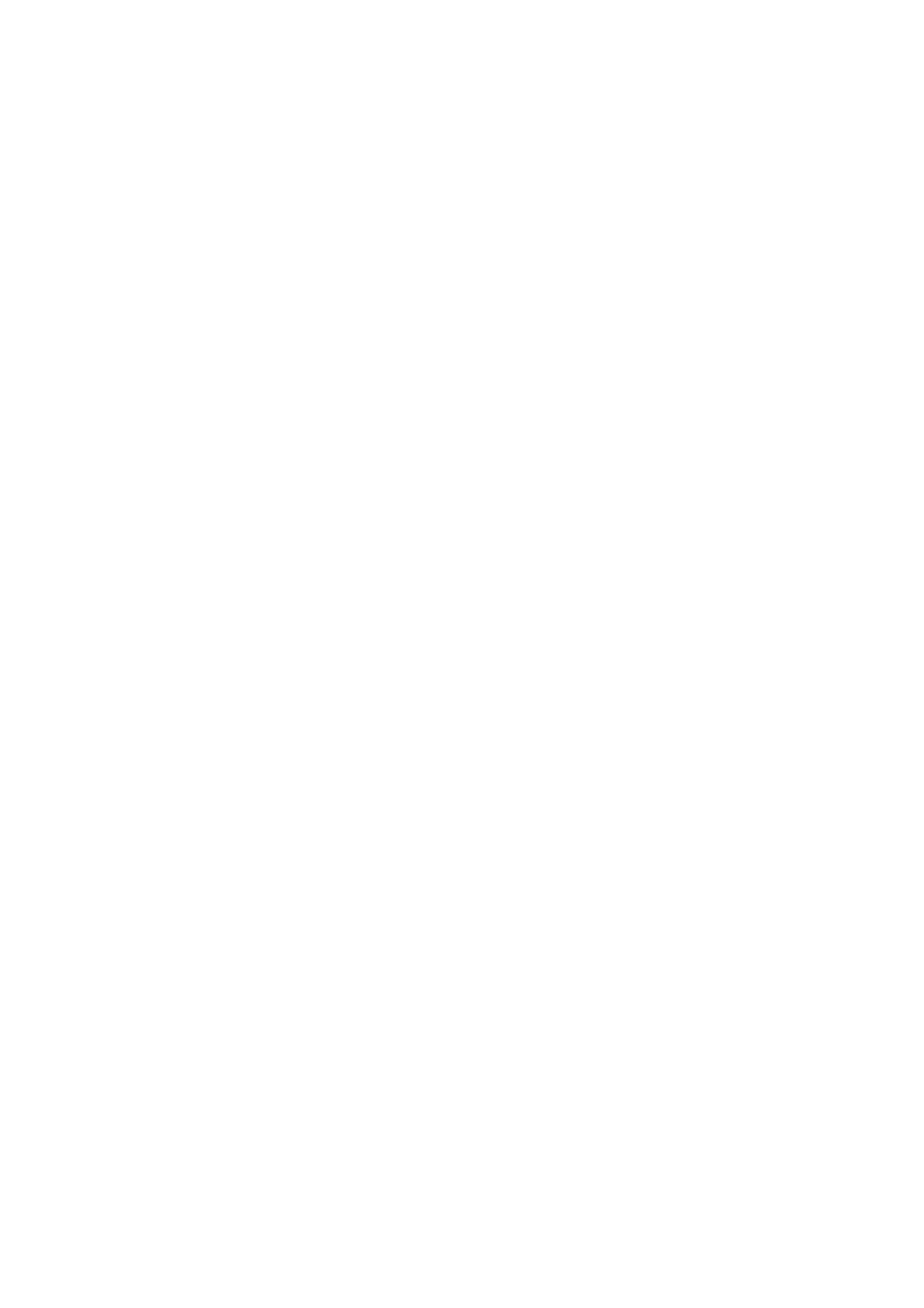**EUROPEAN UNIVERSITY INSTITUTE DEPARTMENT OF LAW**

*Locating the Public Interest in Transnational Policing* 

**IAN LOADER AND NEIL WALKER**

EUI Working Paper LAW No. 2007/17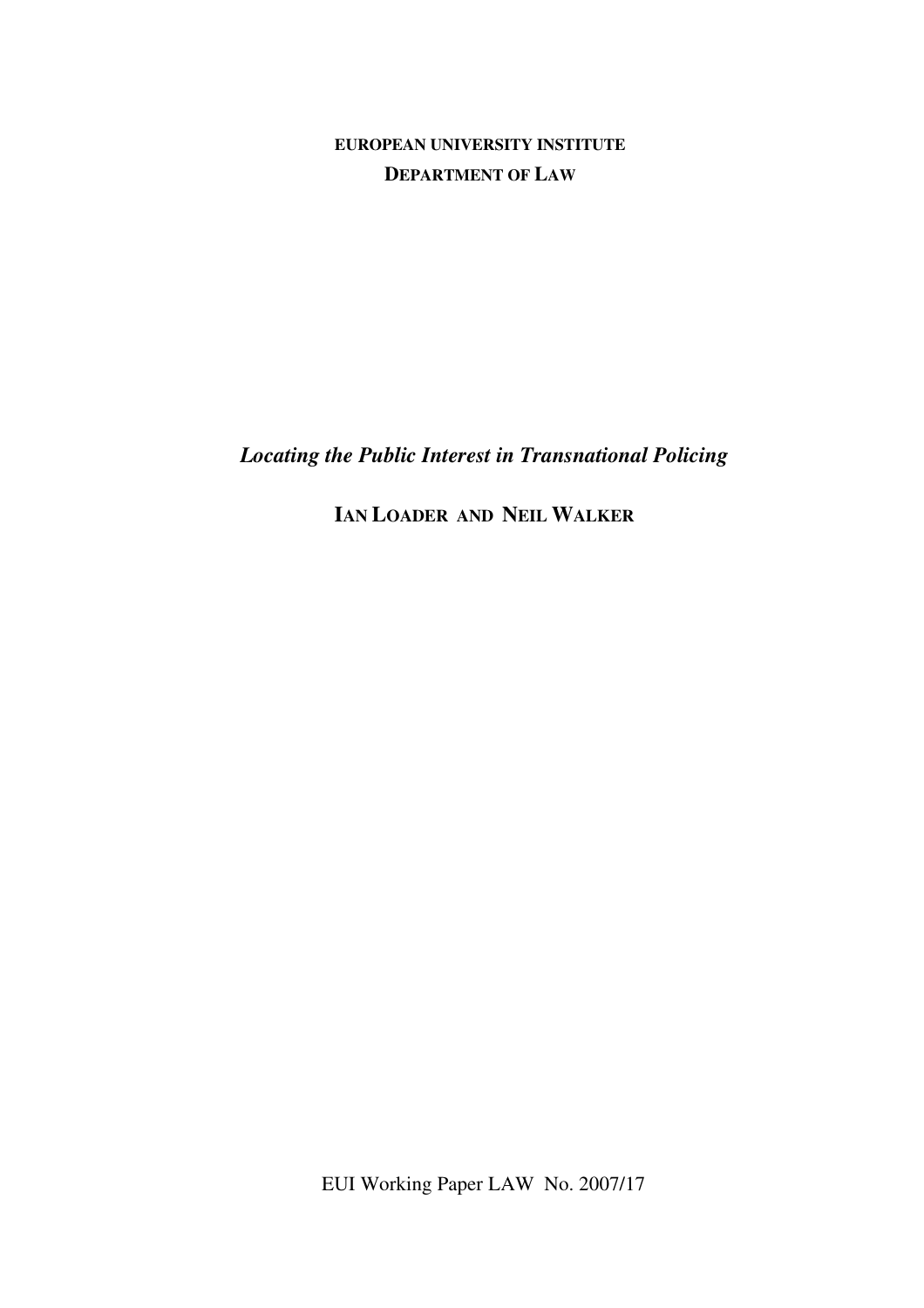This text may be downloaded for personal research purposes only. Any additional reproduction for other purposes, whether in hard copy or electronically, requires the consent of the author(s), editor(s). If cited or quoted, reference should be made to the full name of the author(s), editor(s), the title, the working paper or other series, the year, and the publisher.

The author(s)/editor(s) should inform the Law Department of the EUI if the paper is to be published elsewhere, and should also assume responsibility for any consequent obligation(s).

ISSN 1725-6739

© 2007 Ian Loader and Neil Walker

Printed in Italy European University Institute Badia Fiesolana I – 50014 San Domenico di Fiesole (FI) Italy

> http://www.eui.eu/ http://cadmus.eui.eu/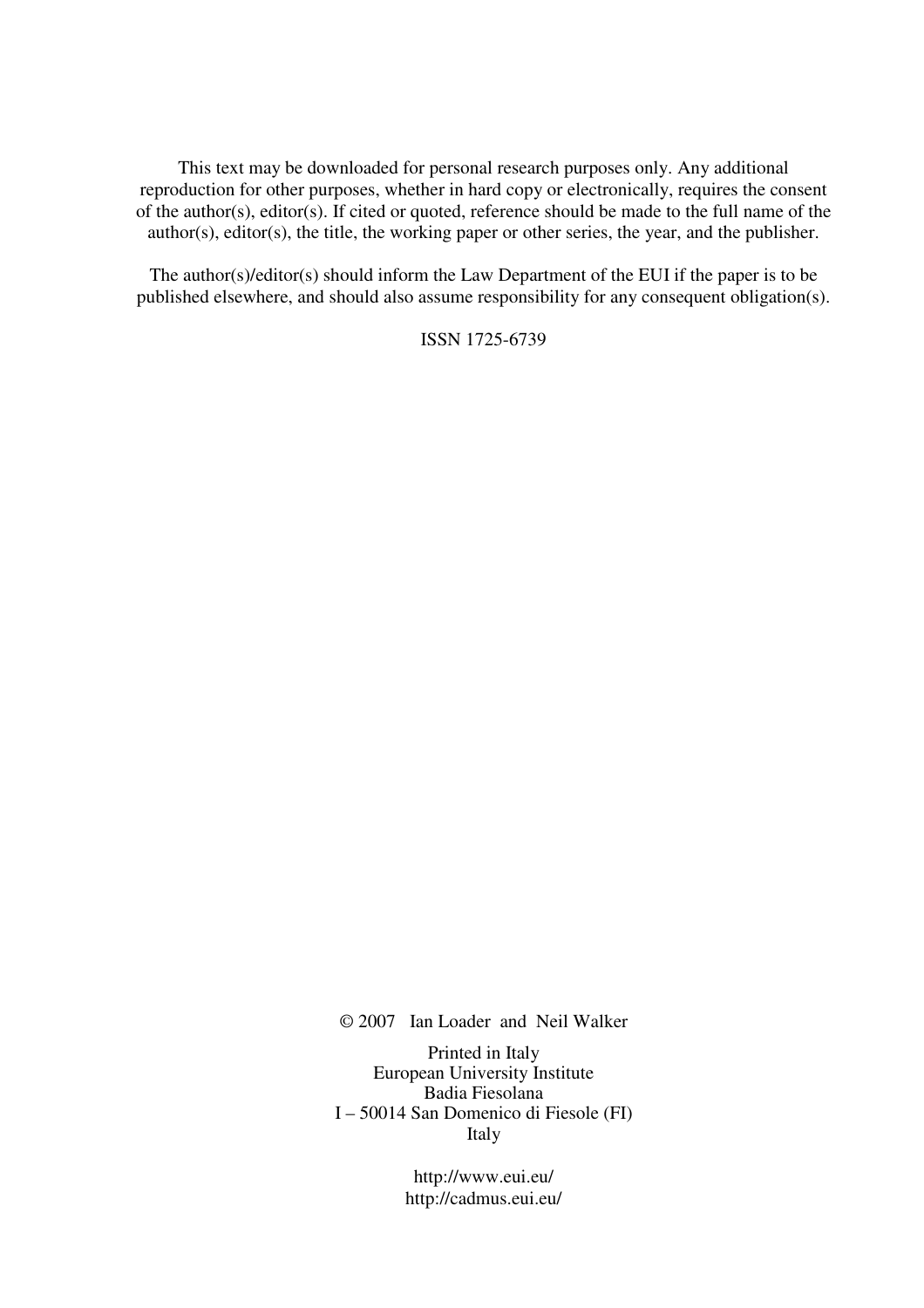# **Abstract**

This paper examines the basis on which we might argue that there is a 'transnational' public interest in transnational policing. Is policing beyond the state simply a matter of finding points of overlap between the security interests of different national communities. If so, it appears as a precarious and contingent achievement. But if not, how can we imagine that transnational public interest in thicker terms, as involving a state-transcending common interest? Would this not involve sacrificing the very idea of national security interests, or indeed any security interest based upon communities more local than the transnational level? The paper develops an argument that this need not be the case, and that we can imagine 'thick' security and policing interests at different levels of territorial community simultaneously.

# **Keywords**

cross-border crime – police cooperation – security/internal – identity – globalization – governance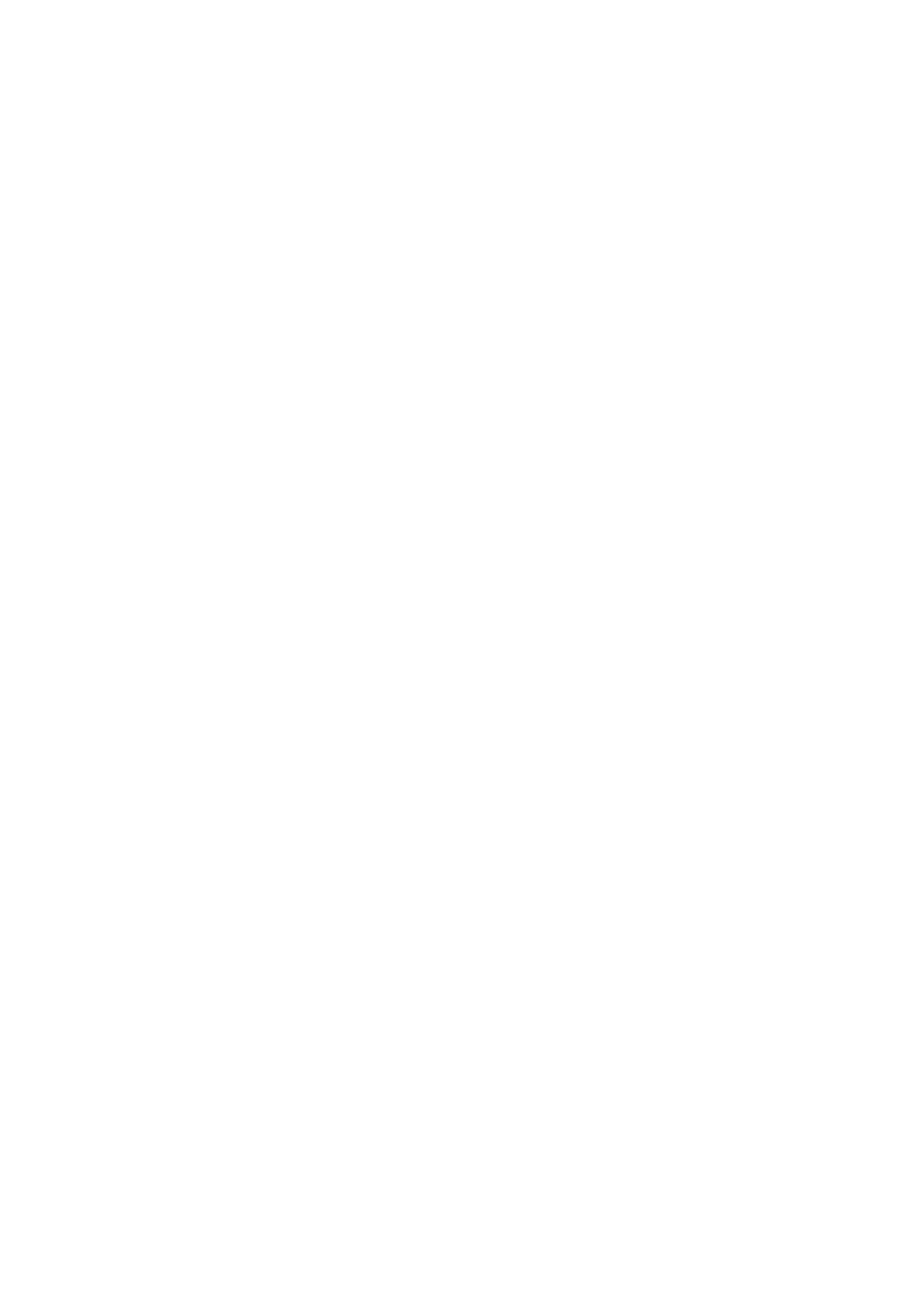# *LOCATING THE PUBLIC INTEREST IN TRANSNATIONAL POLICING*

*IAN LOADER University of Oxford* 

# *NEIL WALKER<sup>1</sup> European University Institute*

In our age – a global age that is now also an age of terror - transnational policing has become an expanding, diverse and complex field of activity. In the fraught days since 9/11, our political culture has produce a fresh range of rhetoric, regulation and routines that regularly transcends national borders (see, e.g., Chalmers 2004; Günther 2005). As constitutive elements of the 'war on terror' launched in response to 9/11, we have witnessed, alongside the unilateral assertion of US security interests and the strengthening of state security institutions, an extension of cross-border surveillance activity and information-sharing, an enhanced role for opaque networks of police and intelligence chiefs in Europe, and the deployment of soldiers, police officers and contracted security guards in post-war 'peace-keeping' efforts on the streets of Afghanistan and Iraq (den Boer and Monar 2002; Lyon 2003; Sands 2005). What is more, in many other ways that owe little or nothing to the terrorist threat, transnational policing has over a longer time-frame become an expanding, diverse and complex field of activity, and so an increasingly important dimension of any detailed security map. In the face of criminal organizations and networks who operate across many states, and whose modus operandi involves illicitly trafficking people, drugs, information, nuclear materials or stolen goods across national borders, long-standing international police institutions such as Interpol have been joined, and arguably superseded in importance, by the internationalization of US policing and by the development of new forms of police networking and cross-border cooperation within the European Union – notably in the shape of Europol and, more recently, Eurojust (Nadelman 1993; Anderson et al. 1995; Deflem 2003; Walker 2003). The problem of weak or failing states engaged in armed conflict for the control of territory, or harboring criminal or terrorist groups, has prompted overt and covert police/military interventions by outside states, as well as intermittent UN or EU peacekeeping missions and the harm-alleviating efforts of transnational NGOs (Caygill 2001; Goldsmith 2003; Linden et al. present volume). They have, in addition, provided new opportunities in the burgeoning industry of global private security for transnational security and military firms to promote and sell protective services either to weak and strong states, or to multinational corporations seeking to do business in inhospitable locations (Johnston 2000; Muthien and Taylor 2002; Singer 2003; Avant 2005; Leander 2006; Abrahamson and Williams 2006).

<sup>&</sup>lt;sup>1</sup> Respectively, Centre for Criminology, University of Oxford, UK [ian.loader@crim.ox.ac.uk] and Department of Law, European University Institute, Florence, Italy [neil.walker@eui.eu]. To be published in J. Sheptycki and A. Goldsmith (eds) *Crafting Global Policing* (Oxford, Hart, 2007).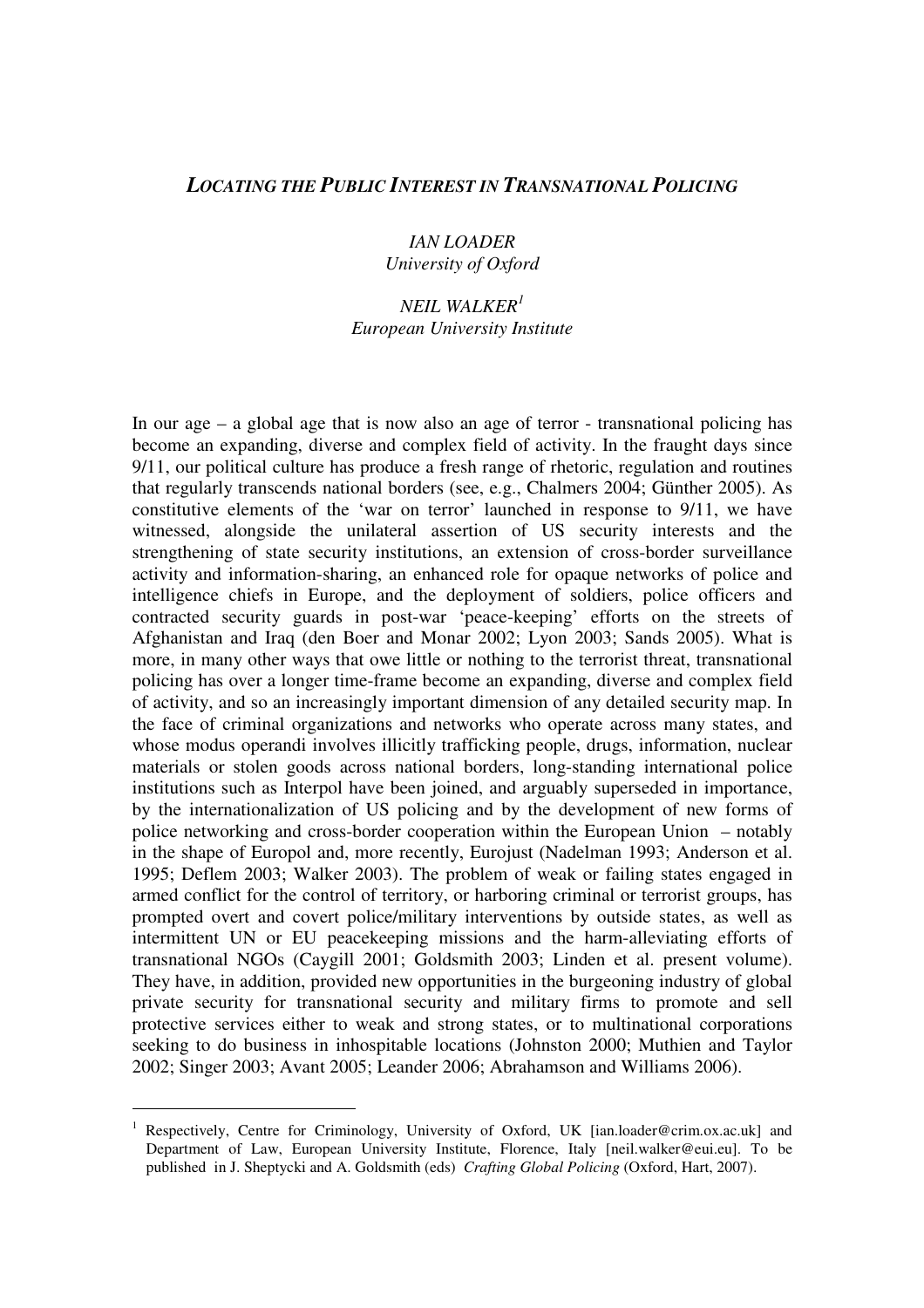These developments traverse symbolic as well as territorial boundaries. They signal that a bundle of once clear distinctions – between external and internal security; policing and soldiering; war and crime; state combatants exercising legitimate force and unarmed civilian non-combatants - is fast breaking down (Kaldor 1999; Bigo 2000; Andreas and Price 2001). They also indicate that states acting alone, or solely within their own borders, are no longer a sufficient means of producing security *within* those borders, still less some more expansive notion of regional or global security. We inhabit a world of multi-level, multi-centred security governance, in which states are joined, crisscrossed and contested by an array of transnational organizations and actors – whether in regional and global governmental bodies, commercial security outfits, or the rapidly expanding range of non-governmental organizations and social movements that compose transnational civil society. It is a world in which policing has, however haltingly and unevenly, been both stretched across the frontiers of states and charged with combating what are often overlapping problems of global organized crime and political violence.

The purpose of this chapter is to address the critical challenge posed by these developments. It acknowledges that there has indeed been and continues to be a shift towards transnational sites and networks of security provision. It also recognizes – indeed insists – that on account of its special receptiveness to security conceived of as a 'thick' public good, the state has traditionally possessed and continues to possess a distinctive capacity to deliver a morally defensible form of security (even if in practice it often has not and will not). Yet in stressing the priority of the state in the provision of security as a 'thick' public good, we need imply that security beyond the state must in consequence be a 'thin' and anaemic affair, nor, alternatively, that the price of transnational thickening must be the loss of the trademark thickness of the state level. That is to say, we need not look at thick, or 'axiomatic' (Loader & Walker 2007: ch. 6) security in such zero-sum terms. Rather, the very considerations which underpin our argument at the state level are such that, with the necessary sociological and institutional imagination, we can contemplate at least some degree of complementary thickening in wider sites of political community and in the global arena.

We must stress, however, that unlike the nation state level, the transnational argument remains predominantly aspirational rather than grounded in concrete – if only selectively realized – cultural and ordering configurations. As matters stand, the development in transnational policing and security practice is matched neither by a palpable shift in attitudes towards the proper location of security communities nor by systems of regulation that adequately track these developments. The state, as the traditional community of democratic attachment remains the principal – if by no means any longer the sole - institutional locus of efforts to subject security practices to forms of democratic steering, public scrutiny and human rights protection. This asymmetrical pattern of development can, in turn, encourage opaque, self-corroborating and fugitive sites of public and private power that, in failing to nurture and provided institutional expression for broader public identification with the relevant security projects, simultaneously possess deficits of legitimacy and effectiveness. In asking the question about the thickening of security as a transnational public good, therefore, we must be ever mindful that the very symbiosis of cultural and ordering activity which, as we shall see, is the key to the state's special role in 'thickening' the public good of security, underscores the difficulty of building a similar dynamic beyond the state. Just as the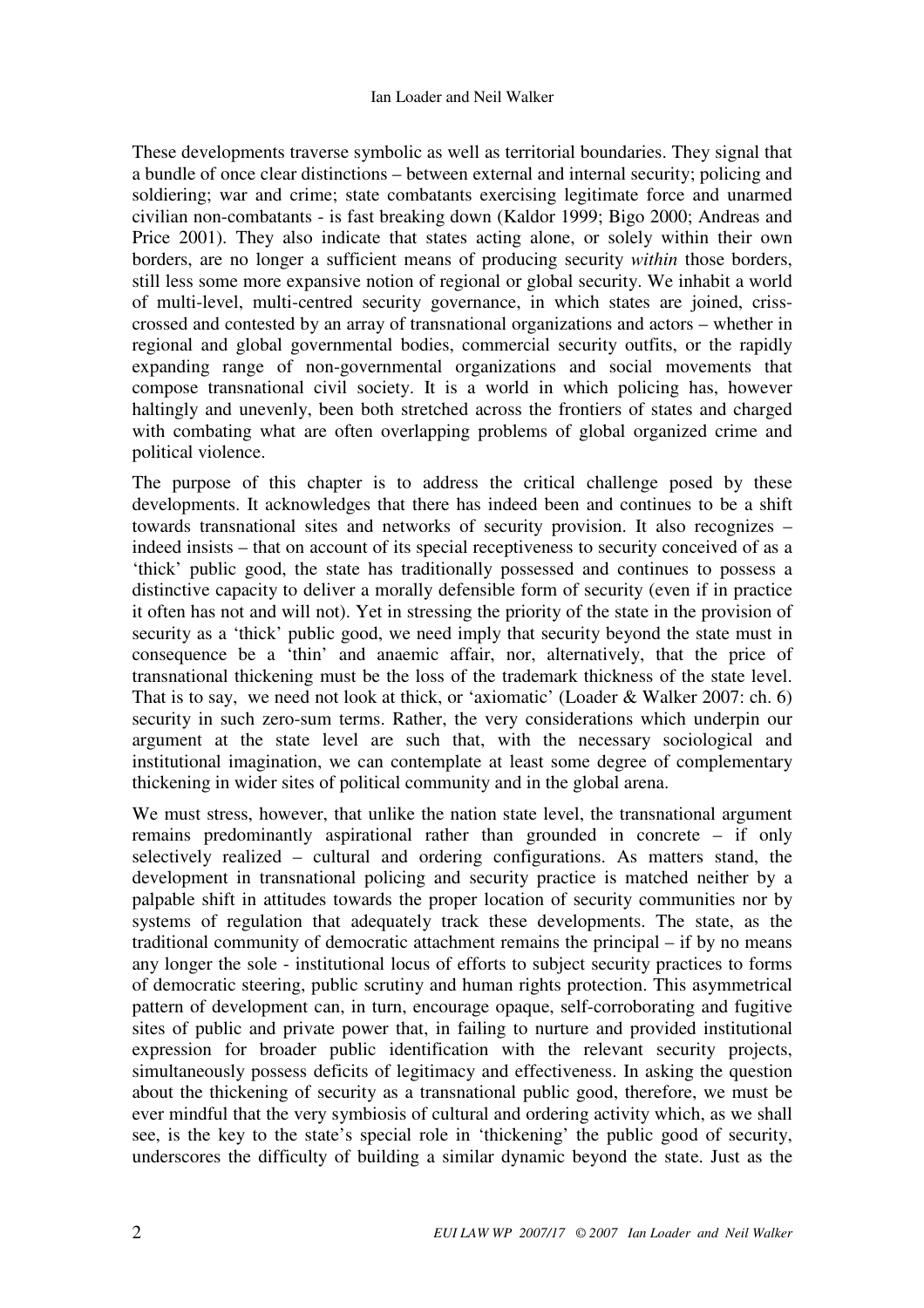presence of an affective attachment and a regulatory infrastructure can be mutually reinforcing, so their absence or relative weakness can be mutually debilitating.

Our argument proceeds as follows. First, we set out what we mean by security as a 'thick' public good at the state level. Then, taking as our point of departure recent work on the topic of 'global public goods' conducted under the auspices of the United Nations Development Programme (Kaul et al. 1999a; 2003a), we try to identify the difficulties that arise and the prospects that emerge in seeking to re-conceptualize and deliver policing and security – with their constitutive links to sovereign statehood – as global public goods. We then briefly review five competing models of transnational security in this light, examining the capacity of each to address and offer an adequate resolution of the problems we identify. Having thus specified the merits and deficiencies of each model, we conclude by sketching the outline of our own thicker account of security as a global public good – one that is sociologically tenable as well as normatively robust.

# **Policing, the state and thick public goods**

In their classic 'thin' economic definition, public goods are simply those that, due to their quality of non-rivalness (i.e. provision to multiple users does not imply additional costs) individuals have a convergent instrumental interest in producing, but which due to various collective action problems (notably, lack of information and free-riding, in particular due to their non-excludability) may nevertheless be under-provided. As we have argued elsewhere (Loader & Walker 2001; 2007), to think of the public good of, or interest in, security in a thicker, more sociological sense is to make two distinct, if connected, claims. In the first place, it involves the claim that security as a public good has a distinctively prominent *social* dimension. There are two elements to this. To begin with, it involves claiming that there is something of significance in the fact that unlike such purely 'economic' public goods as clean air, transport or utilities provision, security has an inherently social foundation. Whereas all public goods, including the merely convergent public goods on which the economic perspective concentrates, obviously require a high degree of social co-ordination and regulation for their successful provision, the public good of security has the *added* dimension that it addresses a root problem – namely *in*security – that is itself socially generated. In other words, whereas the solution to the 'problem' of the absence of public goods is in all cases social, in the case of security the problem itself has a social pedigree. So security refers not only to the provision of the objective measures of safety put in place in the form of police officers, crime prevention equipment, a safety-aware built environment etc. at the level of 'problem-solution' but also, and more fundamentally, to the risks and dangers inherent in the social environment.

Furthermore, and providing a second distinctively social dimension, even at the level of 'problem-solution' the accomplishment of security as a public good depends not just on the objective safety measures established (which, as noted, itself requires a degree of social coordination and regulation) but also on how the adequacy of these measure is interpreted and experienced by the individual. That is to say, security, again unlike the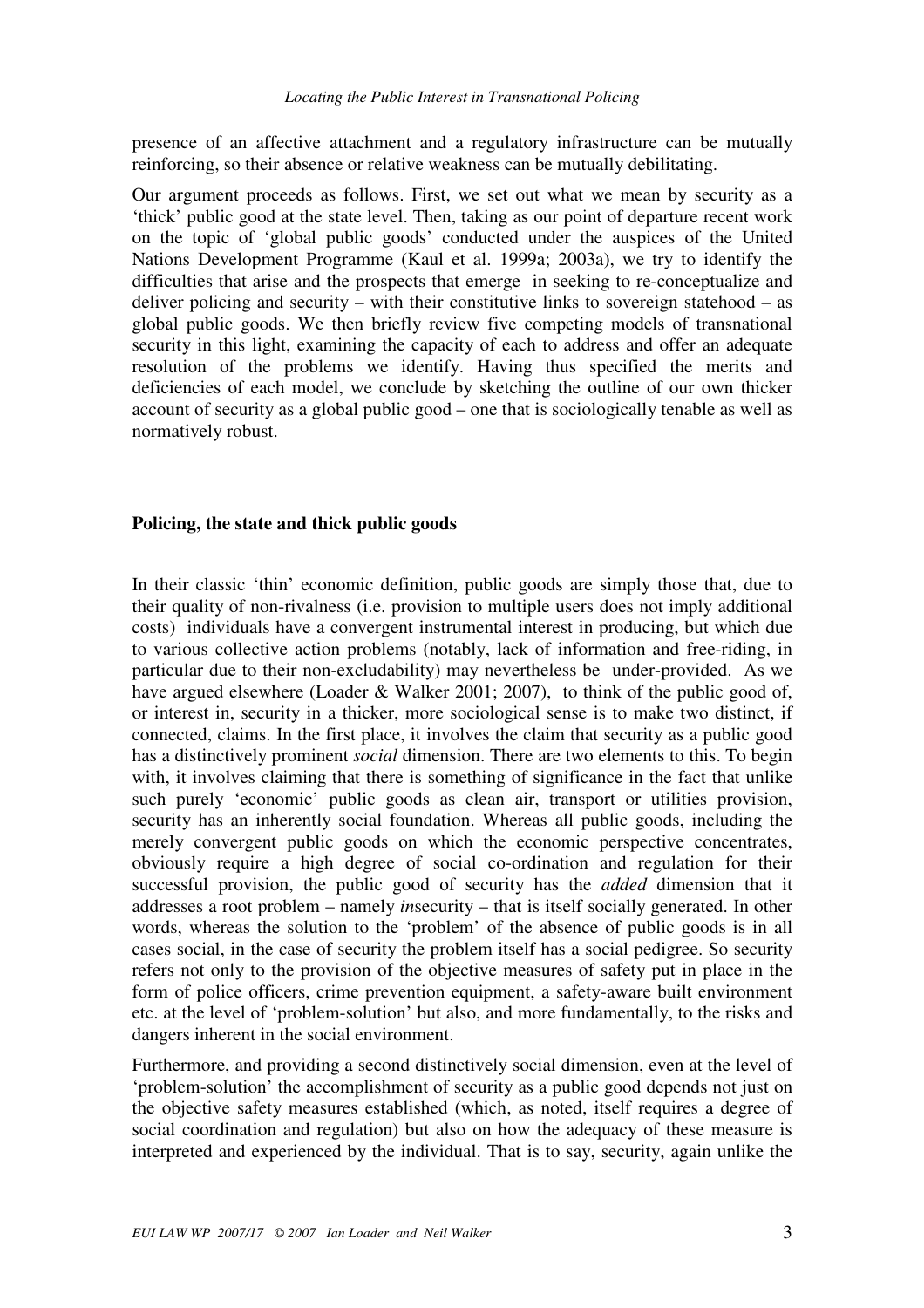classic economic public goods, is not simply a matter of objective provision but also has an inherently subjective dimension. Security inheres, finally, in the *sense* of freedom from care, anxiety, apprehension and alarm of the individual in the face of the social environment and the objective safety measures put in place. And this subjective dimension itself must in some measure be a function of the deeper social relations of the individual. For the degree of security or insecurity a person feels depends upon their perception of the social environment and of the adequacy of safety measures. This perception is itself conditioned both by their accumulated experience of that environment and their general threshold of manageable fear, which in turn is a function of their wider sense of confidence in, and ease with their place within, the social world.

This brings us to the second dimension of our 'thicker' sociological analysis – namely the *constitutive* dimension of security as a public good. For the very idea of *public*  goods presupposes an identifiable 'public' that understands itself to possess collective interests, one that evinces a preparedness to put and pursue things in common. Security, we may suggest, is not only a key convergent – or thin - good that individuals, according to the social contract tradition of Hobbes, Locke and others, would choose to pursue collectively for reasons of enlightened self-interest. Because its successful achievement both presupposes and vindicates a degree of social 'connectedness' within a population, security also possesses a thicker dimension, being among the goods that enables political community to be made and imagined in this sense. The aspiration for security against internal and external threats is – like common language and common territory – prominent among the matters that help to found and give meaning to people's sense of people*hood*, a means by which stable communities register and articulate their identity as stable communities engaged together in a common project. Security and by extension policing, because they must assume and may give practical effect to the mutual trust and abstract solidarity that binds together individuals who remain strangers to one another, also provide an important symbolic vernacular and affective register through which this mutual trust and solidarity between strangers comes to be and remains commonly understood *as* common political community. That is to say, the instrumental and the affective dimensions of security as a public good are symbiotically related and operate in a mutually enforcing dynamic in the very making and sustenance of the collective project of common 'publicness'.

Yet in introducing these social and cultural dimensions of 'publicness' to our framework for understanding the public interest in transnational policing in ways that raise this final possibility, we are confronted and perhaps confounded by a deep sociohistorical limitation. There are two sides to this difficulty – if difficulty it is. The first is that the sense of mutual trust, common engagement and general readiness to put things in common has been and remains strongly associated with the nation-state, with expressions of national identity. Moreover, this sense of abstract solidarity, of shared 'peoplehood', has been a crucial cultural motivator in both the making of nation-states that embody popular sovereignty, and of the desire to constrain the institutions that compose them (Yack 2003). There has, as Cederman (2001, p. 145) puts it, 'to be a sense of community, a we-feeling, however "thinly" espoused, for democracy to have any meaning'. This is not, of course, to idealize the state as the fount of all social virtue, or the nation as the motor of modern civilization. The nation state and its security machinery, behind the shield of collective self-interest and cultural solidarity, can also encroach upon individual freedom, reflect and enact the bias of the most powerful,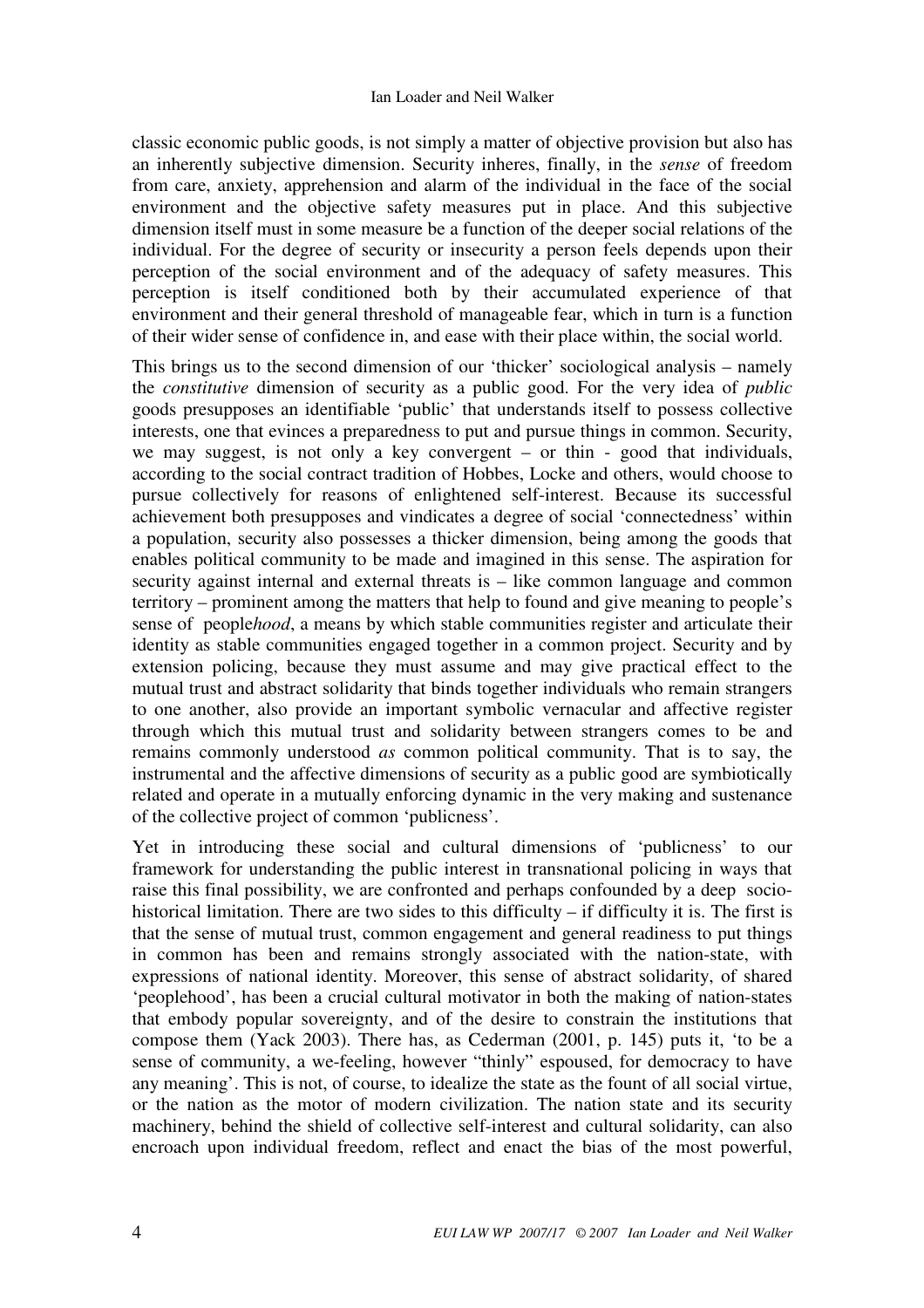neglect or suppress other important sources of social knowledge and solidarity, and mobilize and celebrate an intolerant idea of cultural uniformity (Loader & Walker 2006). This is the dark side of the idea of a national security community, and clearly any serious politics of security has to find institutional means to address these internal dangers if it is to vindicate the more positive coupling of security and political community we have outlined above.

For present purposes, however, the more urgent problem of the state template of security is external rather than internal. Here the second, flipside of the coin of the statecentred heritage of political community is that despite the deepening of global interdependence, the growth of institutions of global governance, and an arguably greater public consciousness of both these developments, sentiments of trust, loyalty and abstract solidarity remain 'stuck' at national or subnational levels – a stubborn fact that continues to condition the development of even a relatively mature post-national political order such as the EU. There appears not to exist, in other words, the common store of memories, myths, symbols and language around which forms of identification and belonging can coalesce and take shape at a regional or global level (Held & McGrew 2002, p. 30). It appears, then, that the bar for imagining and giving institutional expression to the public interest in this cultural sense has been set at the level of the nation-state, and cannot easily be dislodged.

#### **In search of the transnational public interest**

In a recent statement of cosmopolitan intent David Held has argued – contra the kind of 'Westphalian fatalism' alluded to above - that:

> The provision of public goods can no longer be equated with state-provided goods alone. Diverse state and non-state actors shape and contribute to their provision – and they need to if some of the most profound challenges of globalization are to be met. Moreover, some core public goods have to be provided regionally and globally if they are to be provided at all. (Held 2004: 16)

How – in the field of policing and security – can we best make sense of this project? How might policing be delivered and regulated in these terms? Can we identify - at the level of normative principle and institutional articulation – a common public interest in the diverse, multi-site, multi-actor field of transnational policing? It is a formidable enough task to seek to mobilize what we have elsewhere (Loader & Walker 2007: ch .8) referred to as the four R's of civilizing security practice - resources, recognition, rights and reasons - within the more familiar and favourable terrain of state policing, and to do so in a sufficiently generous and integrated fashion as to avoid the various and often linked pathologies of paternalism, consumerism, authoritarianism and fragmentation. But these difficulties are compounded in a transnational context. Paternalism is encouraged by the introduction of another layer of private and public authority - a further tier of professional bureaucracy even more remote from the concerns of national 'demoi' and even more self-confident in the primacy of its security knowledge and imperatives (see, e.g., Bigo 2000b; Deflem 2003). Consumerist mindsets and methods are stimulated by a focus on crimes of an economic or otherwise esoteric nature (e.g.,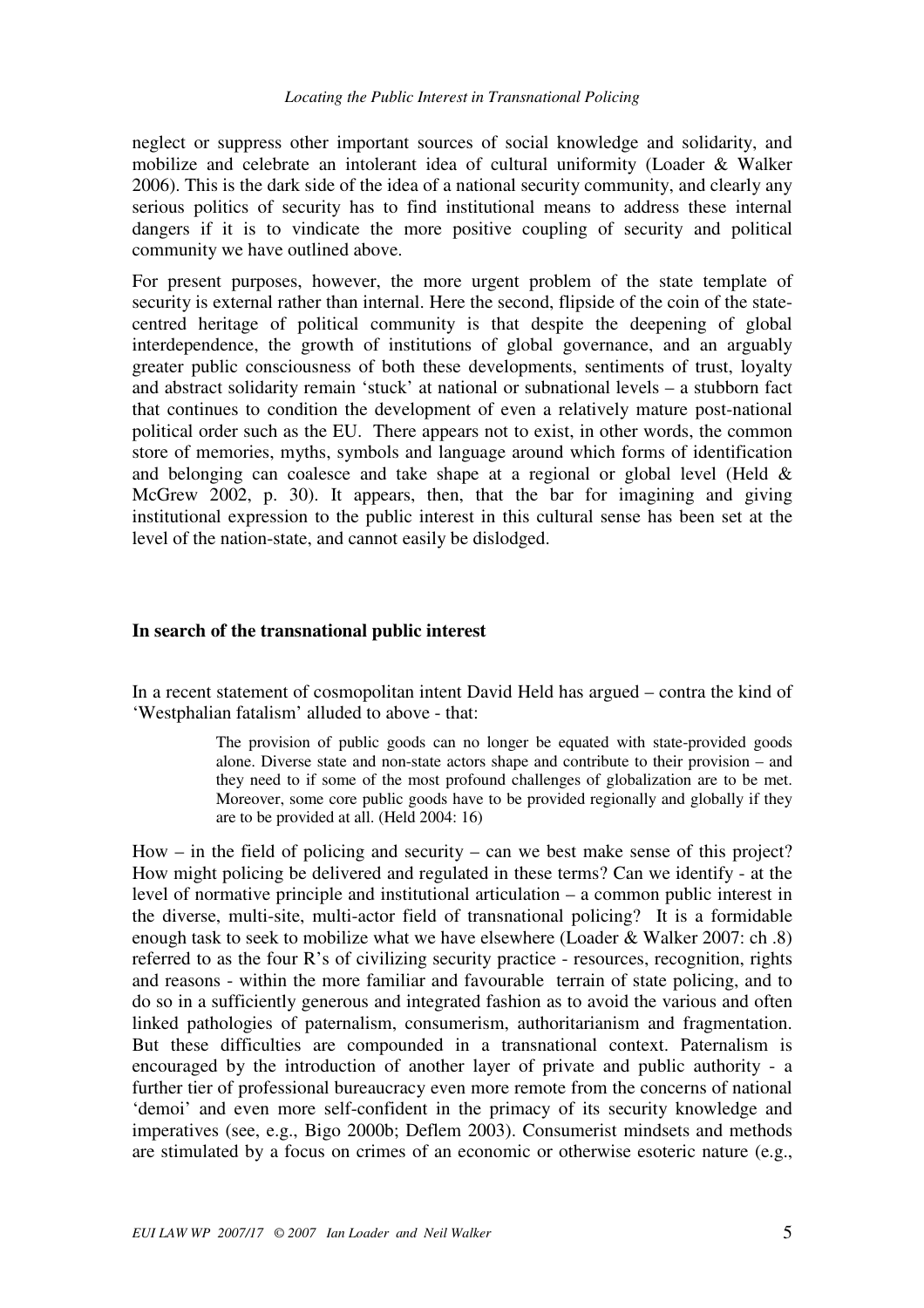art fraud, currency counterfeiting) that are of primary interest to specialist corners of the security market. Authoritarian tendencies may encounter an environment made more receptive by the emphasis upon another set of crimes of which most citizens have only mediated knowledge and which they are consistently informed through the relevant political and professional intermediaries represent threats that are both existential and increasingly urgent (e.g., terrorism, nuclear theft). And fragmentation is encouraged by the *ad hocracy* that attends a set of developments which are diversely demand-driven and which lack a prior sense of political community with which they can connect and a established governance framework to which they are required to adhere (Sheptycki 2002, present volume; Johnston 2006). How might we steer a prudent course through these dangers?

A useful starting point here is the collaborative project conducted under the umbrella of the United Nations Development Programme (UNDP) on 'global public goods' (Kaul et al. 1999a; 2003a).<sup>2</sup> This project begins from a standard economic definition of public goods as those whose consumption is 'non-excludable' and 'non-rival'. For all its deficiencies, the very thinness of the initial definition is helpful in highlighting the formidable obstacles that a purely state-centred logic and architecture places before the realization of global transnational goods. Because of the externality and free-riding problems associated with the (market) provision of economically defined public goods, they typically require some mechanism of compulsory collective action if they are to be adequately provided or even provided at all, with the state generally considered as the most appropriate such mechanism. While global public goods share all the elements of domestic public goods, according to Kaul et al. (1999b) they possess the added criteria that their benefits – or, in the case of 'public bads', costs – 'extend across countries and regions, across rich and poor population groups, and even across generations' (Kaul et al. 2003b: 3). A pollution-free environment and financial stability are cited as examples here, as, importantly, are peace and security. $3$ 

Let us try to tease out some of the more detailed implications of this analysis. The gradual shift in the level of optimal provision of public goods to the global level raises opportunities and dangers which are different not only in s*cale* but also in *kind* from those which pertain where the major and most appropriate site of provision of public goods is the state level. The differences in scale are self-evident. The prize of the successful institutionalization of a mechanism of compulsory collective provision becomes the inclusive and cost-efficient supply of a good at a broader transnational or global level, while the penalty of failure is exclusion, cost-inefficiency and perhaps, in a context where the scope for negative externalities is greatly increased, an unraveling of domestic solutions to problems of collective action, such that some (and perhaps all) states become net losers in the endeavour to secure the benefits of the relevant goods to their respective populations.

 $2$  This is also an important point of reference for Held (2004: ch. 6).

<sup>&</sup>lt;sup>3</sup> In the course of their analysis Kaul et al. make a valuable distinction between 'final' global public goods, which are outcomes (such as a pollution free-environment) rather than goods in the standard sense, and what they term 'intermediate' global public goods (such as international regimes) which contribute to the production of these outcomes (Kaul et al., 1999c: 13). We might in this vein, describe security as a final global public good and transnational policing as an intermediate good that can, under the right conditions, contribute to its production.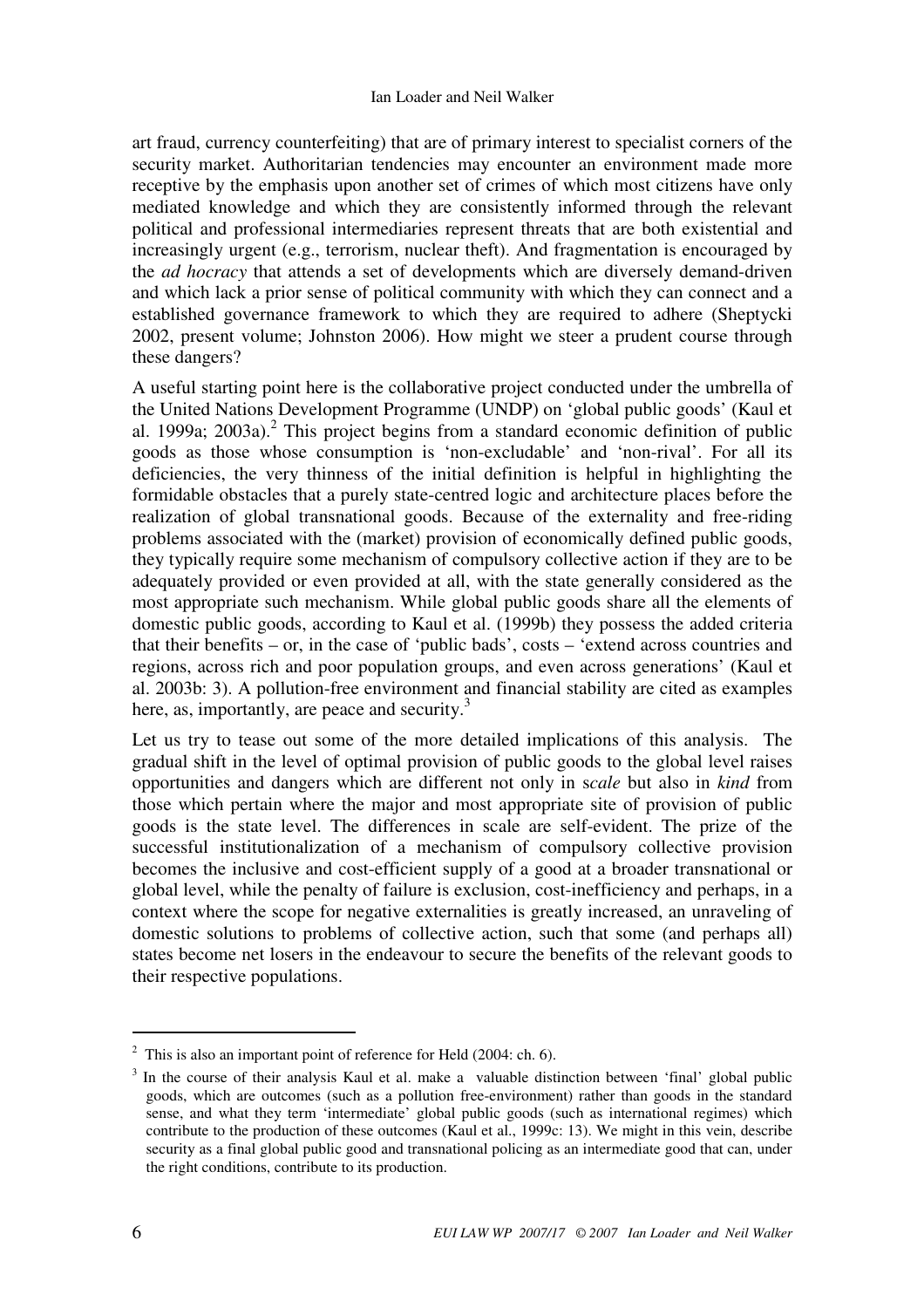In order fully to appreciate these possibilities, however, we must turn to the differences in kind in the structure of public goods provision as we move from the national to the global. In the classic economic analysis, the alternative and perhaps competing unit of supply of the good in question is either, on the one hand, the market agent supplying the private individual or group of private individuals, or on the other, the 'club' – in which a self-defining and so exclusionary group come together to provide for their own consumption at least some of the benefits associated with non-rivalness - of costefficient provision of a good whose common supply is no detriment to individual enjoyment. As we move to a context of high transnational interdependence, however, not only do the number of market agents or clubs who are candidate suppliers of the same or overlapping goods exponentially increase, but *other states* also become relevant as alternative and perhaps competing suppliers of the same or overlapping goods.

The introduction of other states into the equation changes the picture dramatically, for a number of reasons. First, these other states are typically authoritatively constituted in such a way that their role in the solution or creation of collective action problems is, broadly speaking, less easily controlled or influenced by the first state than if they were private or club actors.

Secondly, and again broadly speaking, this matters so much precisely because other states have a greater capacity for action, and so a greater propensity not only to produce security-based public goods, but also to prejudice the first state's capacity to do likewise, than do other individual or club actors. These prejudicial effects may register within the classic matrix of external security – through aggressive acts of war or their threat by other states directed against the first state, or through a shift in the strategies of self-defence of these other states (e.g. the development of new weapons systems or the forming of new alliances) so as to leave the first state more exposed in terms of *its* actual and perceived capacity for self-defence (Waltz 1993). Increasingly, however, the power of other states to prejudice the internal security of the first state operates through a logic that is more recognizably one of 'internal security'; that is to say, through those actual or perceived negative externalities affecting the first state that are consequential upon both the effective and ineffective development and pursuit of whichever domestic policy agendas of these other states are directed towards their own internal security. For example, these externalities might arise or might at least be perceived to arise for the first state through the displacement effect of the *successful* repression by other states of certain criminal possibilities in areas such as drugs or organized crime, or of their restrictive approach to asylum applications or other supposedly 'security-destabilizing' migratory movements. Conversely, externalities for the first state might arise through the *failure* of other states to 'contain' their own security problems, whether through an ineffective regime of monitoring the international movement of indigenous criminals or inadequate control of cross-border transactions in illicit goods and services, or, more broadly, through social and political polices which lead to the flight or export of persons and groups capable of posing a threat to the internal security of the first state.

Yet, thirdly, the introduction of other states into the internal security equation invites commonalities as well as differences. Also being states, these other states share with the first state the same general *raison d'état*, the same broad set of priorities and incentives – and importantly underlying this, the same deep cultural orientation or sense of the political imaginary - to be the dominant provider of public goods for their respective populations. Their relationship with the first state, in other words, including those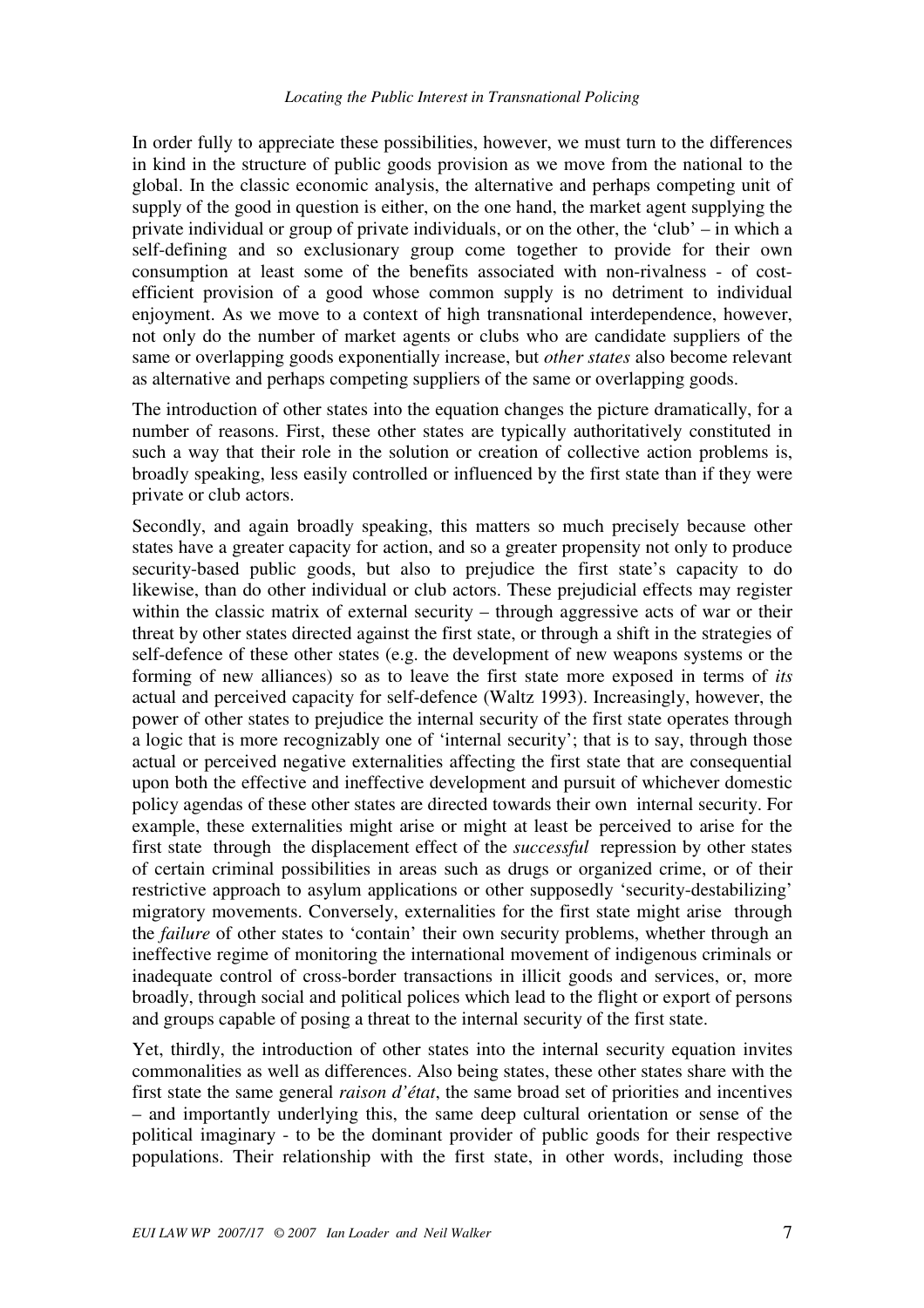aspects of the relationship which are potentially antagonistic or competitive, are structured not by their efforts to provide the benefits associated with public goods from *different motivations* and by *different means*, as with private agents or clubs, but by their aspirations in an interdependent world to bring the same motives to bear, and to use the same means, for the primary benefit of *different populations*.

We will return to some of these more detailed points in due course, and in particular will have more to say about the cultural dimension of the state's production of public goods. For now, it is important simply to register the conclusion of Kaul and her collaborators that in the present institutional configuration of global politics the dangers in the shift from a national to a global context of optimal provision of public goods seem to overshadow the opportunities. They convincingly claim that there is in the world today a 'serious under-provision of global public goods' (Kaul et al. 1999b: xxi), a condition they attribute in very general terms to 'the absence of a global sovereign' able to assume a central coordinating role (Kaul et al. 1999c: 15) and which on closer inquiry they locate in the combined effect of three crucial gaps. First, there is a jurisdiction gap between global problems that span national frontiers and demand transnational attention and discrete national units and regulatory structures of policymaking. We find, in other words, a mismatch between national policy-makers concerned about losing sovereignty to the market and civil society and the imperatives of an international policy environment, creating chronic difficulties with regard to who is responsible for global issues, particularly externalities. Second, there is a participation gap between those state actors involved in fora of national policy-making and international cooperation and non-state actors in the market and civil society who are likely to be affected by or to represent those affected by relevant decisions but who have little or no hand in their authorship or in holding their authors to account. There has developed, in short, a serious lack of symmetry and congruence between transnational 'decision-makers' and 'decision-takers' (Held 2004: 13). There exists, thirdly, an incentive gap between the substance of stated national commitments and international agreements and the realities of implementation on-the-ground. The absence of effective supranational authority, coupled with weak or imbalanced incentive structures, means that states and non-state actors will seek to free-ride, or lack the necessary motivation to 'do their bit' in tackling global problems (Kaul et al. 1999b: xxvi-xxvii).

If we examine these gaps in the round, we can plainly see the outline of a dynamic of mutual impoverishment of the ordering and the cultural dimensions – the instrumental and the affective – in the transnational and global domains, and we can observe how this produces the linked problems of legitimacy and effectiveness to which we earlier alluded. The combination of a jurisdiction gap with regard to the development of an adequately empowered and regulated institutional apparatus, the participation gap with regard to an adequately and inclusively deliberated upon policy agenda, and a gap in reliable incentives to comply with or cooperate in whatever policies and with and through whatever co-operative structures and implementation agencies as do exist, creates a series of linked problems. Foremost among them are the lack of proper authorization of and support for policing capacity and the failed or selective and unaccountable mobilization of that capacity - problems that patently bear upon both the public acceptability of transnational policing and the quality of its output. Yet we cannot assume that the pathological potential of these 'gap effects' will have a positive effect in encouraging the closing of the gaps in question. Rather, the danger is that the problems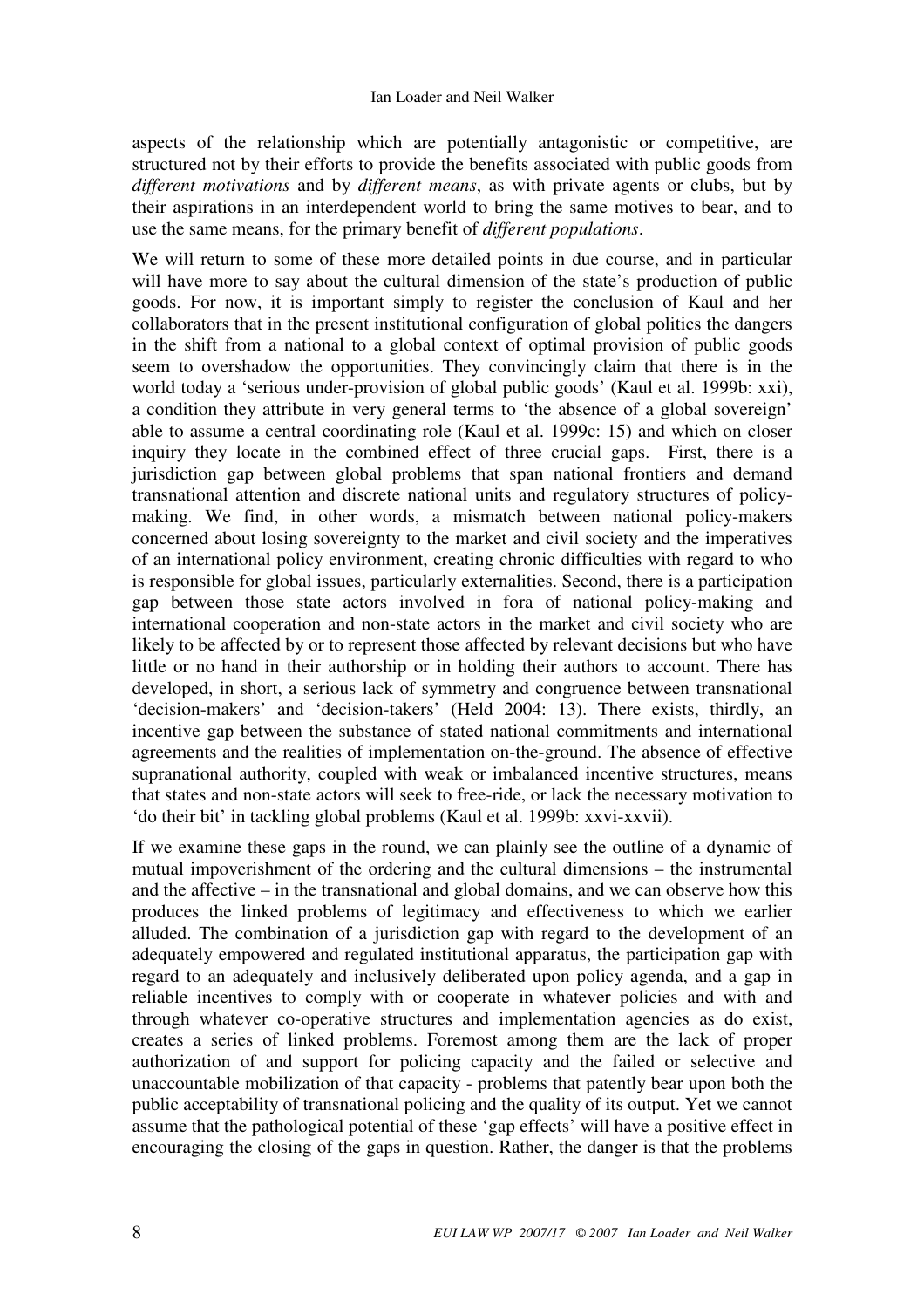become exacerbated just because, as seems likely, attempts to produce global public goods in the presence of these gaps may fail to provide the experience of successful common commitment and to fertilize the grounds of increased trust and confidence apt to overcome the motivation problem responsible for the gaps in the first place.

A simple – too simple – response to the difficulties that Kaul and her collaborators pinpoint is that they are a function of the very instrumental conception of public goods they work with. That instrumental conception always has a problem in identifying the proper boundaries of political community, in locating the optimal level at which the undoubted collective action problems which attend the provision of any non-excludable or difficult-to-exclude goods should be addressed. To explain why people in general should be motivated to put things in common in terms of their individual and sometimes convergent security interests does not explain why *any particular combination of people* should be sufficiently more motivated than any other overlapping particular combination of people so as to make *their* common motivation count decisively. The missing *explanans*, moreover, means that the instrumental conception encounters special problems in accounting for transnational or global co-operation. Faced with the massive datum of state formation, the instrumental conception, notwithstanding its lack of adequate theorization, can take for granted or is bound to acknowledge that for whatever reason and under whatever constraints people have already laid their collective action bets with this or that state, which in cumulative consequence becomes the increasingly credible and dominant source of public security solutions. It then becomes all the more puzzling how and why they might make and respect additional commitments to collective security provision at wider levels of political community other than those commitments which are parasitic on and articulated through the states themselves. On this analysis, the fact that the state and its security interests remain so central to the solution of transnational and global security begins to look like part of the problem – a straitjacket on the prospects of better global security management. But since it is precisely the dead weight of analytical dependence on the building blocks of the state as the default site for addressing collective action problems that suggests the jurisdiction, participation and incentive–based impediments to moving to wider conceptions of security as a public good in the first place, the instrumental argument lies open to the accusation that it has boxed itself into this particular Westphalian corner through the circularity of its reasoning. The basic assumption underscoring the economistic conception of public goods employed by Kaul and her associates, in short, may seem persuasively to suggest just the state-centred and state-limited conclusion they seek to move beyond.

Why this would be too simple a critique, however, is because it depends upon our interpreting as conceptual blindness or prejudice, and dismissing as mere tautology, what may instead and more challengingly be viewed as considered sociologically– grounded judgment. If the answer to a unduly 'thin' conception of public goods that is unable to account for any of its particular sites of articulations – in this case transnational or global sites - is to replace it with a thicker sense, we still need to demonstrate why and how the ingredients of that thicker mix might become available at any particular transnational or global sites. How, in other words, does a more socially grounded sense of security as a public good akin to that we have sought to locate at the state level begin to 'catch on' in the transnational context? How, if at all, do we conceive of security provision at the transnational level, like the statist template, as a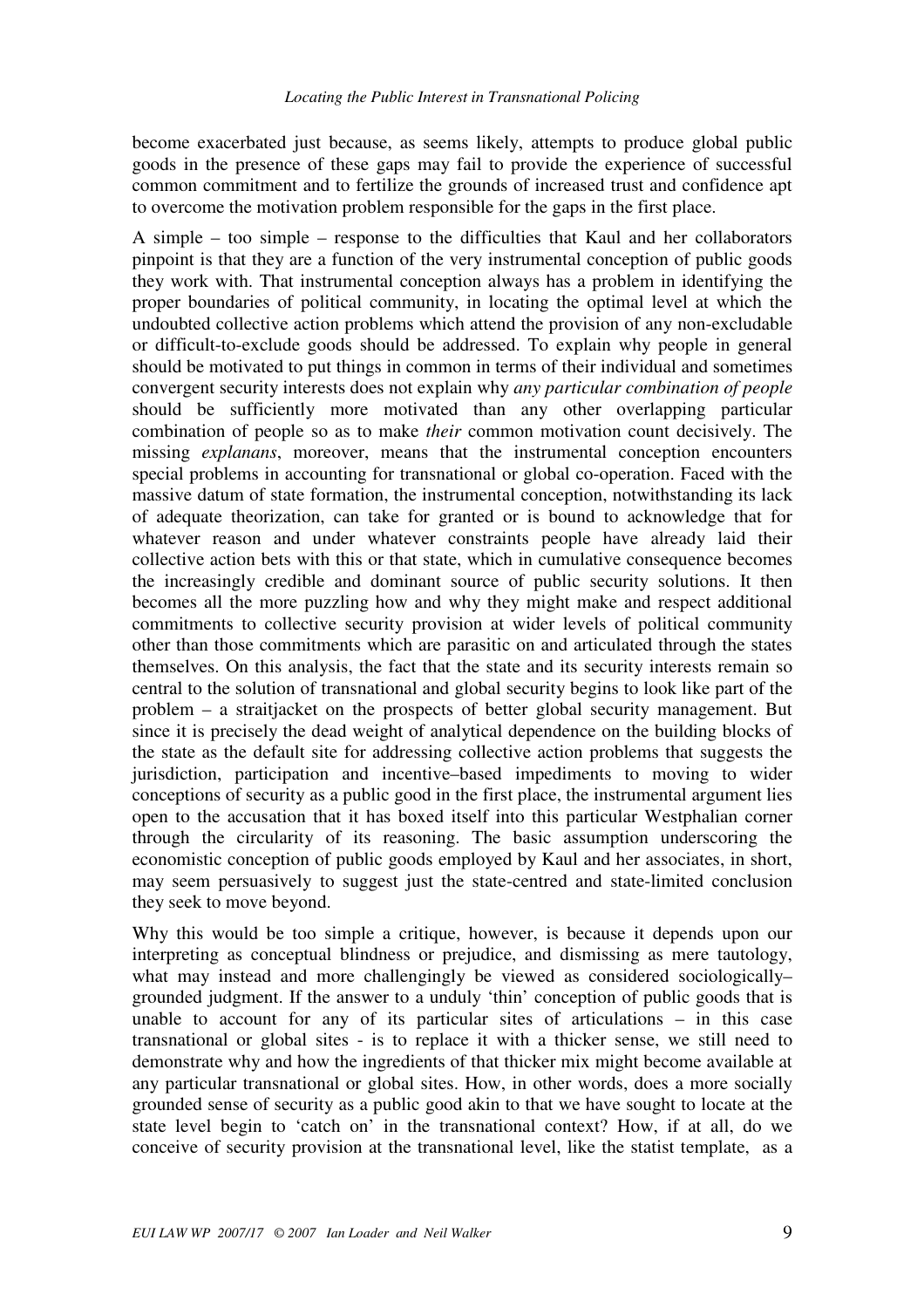platform for the achievement of other goods of (transnational) political community? How, if at all, do we conceive of security as an education in transnational society, just as it has this tutorial role in national society? And how, if at all, do security concerns and their treatment help constitute transnational publics alongside similarly constituted national publics? For if we cannot imagine that and how at least some of these things in at least some measure are happening or might happen at the transnational or global level, then we cannot escape the limits of the instrumental conception at the transnational and global level.

The very posing of these questions alerts us to just how difficult it is to answer them with any degree of affirmation. In particular, we cannot simply assume that the problem is one of time-lag, that in due course transnational public sentiment and the structures which feed off and refuel that common feeling will emerge alongside the brave new practice of international security. As we have already noted, there is a wealth of literature that indicates that despite the deepening of global interdependence, the growth of institutions of global governance, and an arguably greater public consciousness of both of these developments, sentiments of trust, loyalty and abstract solidarity remain somewhat 'stuck' at national or sub-national levels – something that continues to condition the development of even a relatively mature post-national political order such as the EU (see, e.g., Grimm 1995; Weiler 1999; Haltern 2003.<sup>4</sup> Indeed, it is precisely the imbalance between strong national cultures and weak post-national solidarity that in part explains why the development of such new security institutions as have emerged has often been driven by professional and bureaucratic interests (Deflem 2003; Walker 2003), and why such interests have been able to pursue technocratic security agendas in ways that are remote from popular sentiment and demands, and insulated from any effective form of democratic scrutiny. What is more, to the extent that the development of transnational security does nevertheless register in a deeper cultural sense, it may do so in ways that reinforce rather than supplement nationalist sentiments. Under the combined influence of professional and bureaucratic interests and of the performative effects of a discourse of existential threat, the definition of public interest within the transnational security configuration tends to be presented in terms of narrowly drawn security registers. A strong, exclusionary and threatened sense of we-feeling that trades in xenophobic stereotypes of the criminal tends to develop in consequence, as a key form of corroboration of a police-centred and militaristic politics of security.

But we should of course be careful not to replace conceptual fiat with sociological essentialism. There may be something embedded, but there is certainly nothing inevitable about the present constellation of identities and institutional architecture nothing that says that they are the only possible medium and outcome of a transnational

<sup>&</sup>lt;sup>4</sup> Consider, as an instance of this, the following conundrum. Which constituencies – beyond the immediate victims and their families or representatives – are likely to be outraged or moved to action by an abuse or atrocity involving, say, Europol officers or members of a UN peacekeeping mission? Possible answers appear to include: (i) hardly anyone at all; (ii) co-nationals of the victims; (iii) members of transnational human rights organizations; (iv) co-nationals of the officers concerned (v) European or globally conscious citizens ashamed that 'our' police have acted in such a way. Our point here is that the answer is currently unlikely to be (v). This does, however, cut two ways. The lack of affective attachment to transnational police organizations makes it less likely that public audiences will seek to deny that 'our' police could ever do such a thing, thereby laying the potential ground for a less prejudiced politics of security (Walker 2002).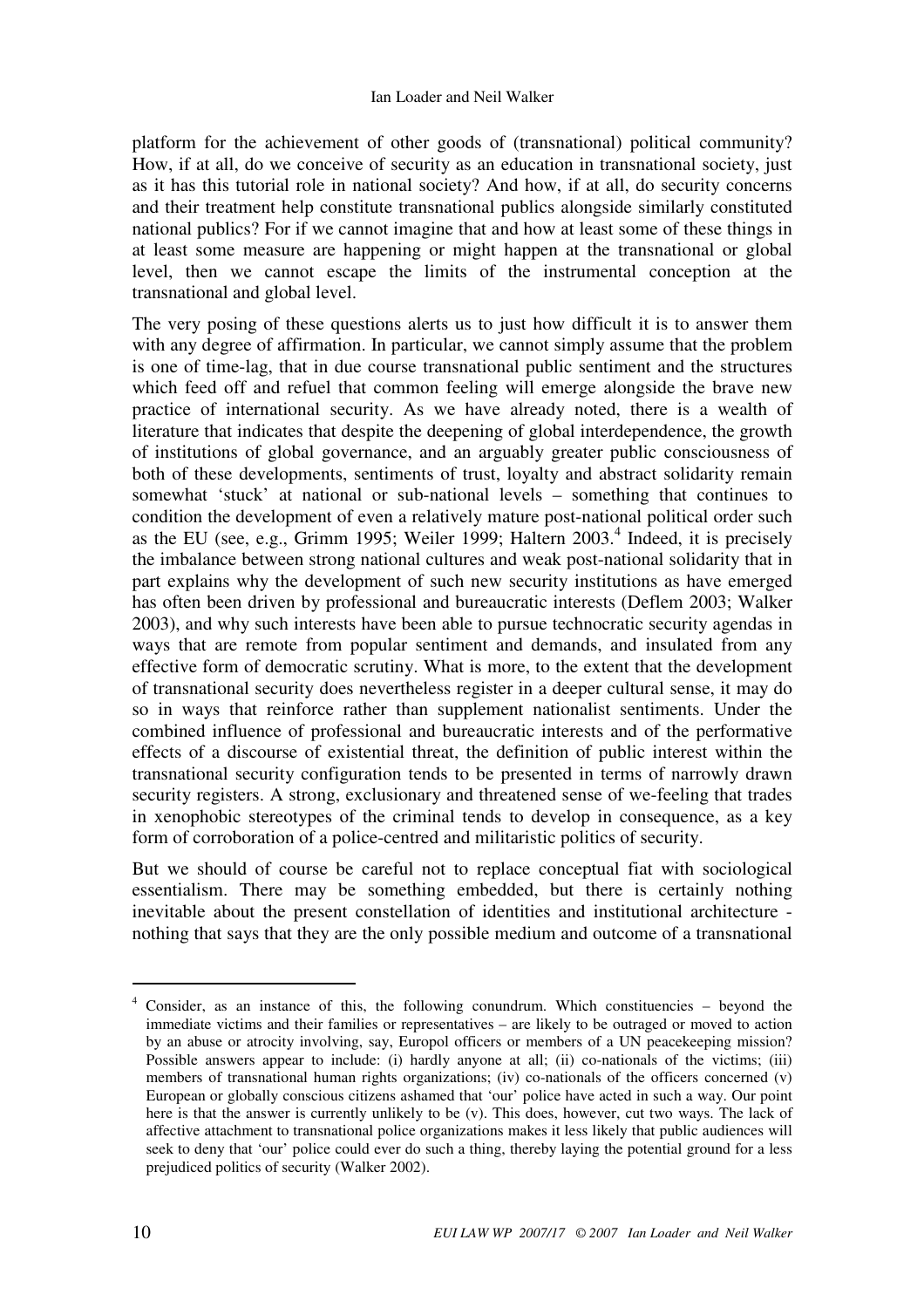security politics. It is our task in the remainder of the chapter to explore how other possibilities might be imagined and pursued.

# **Models of transnational security**

In this section, we begin to explore the wider frontiers of the transnational security imaginary by bringing this initial problematization of what a transnational public interest might entail into 'conversation' with various models of trasnational security. These different models – namely, the state-centric approach, unilateralism, security regimes or communities, global civil society and cosmopolitanism - are drawn from the current literature on international relations and globalization and from the practical circumstances of transnational politics. They have explanatory and normative dimensions – seeking to account both for how the world of transnational relations is presently configured and for what it ought and is likely to become. We can identify the key assumptions underlying these explanatory and normative differences and so usefully situate the various models in relation to one another - and also to our preferred alternative - by reference to the thinness or thickness of their conception of policing and security as public goods at both domestic and transnational levels. This give rises to the range of permutations depicted in Figure 1. Security can (1) be produced as a thin public good at both the state and at the transnational level (as proposed by the UNDP authors, and, as we shall see, by many cosmopolitans). It can (2) be thick at the state level and thin at transnational level (as in various state-centric models and under unilateralism), or else (3) thick at the transnational and thin at the domestic levels (a possibility implicit in some cosmopolitan writing). Or, finally, security can (4) be understood in thick, social and cultural, terms at both the state and transnational levels (a possibility implicit in the some security regime and global civil society models, and more fully developed in our own approach). The models overlap and are not necessarily mutually incompatible, yet each continues to offer a distinctive range of perspectives on the current practice, possibilities and prospects of political arrangements beyond the state, and so of the current practice, problems and prospects of transnational security. Let us consider each in turn.

| $1.6$ $\mu$ $\sigma$ $1.2$ mixelesters of Trums matterial security |              |               |
|--------------------------------------------------------------------|--------------|---------------|
|                                                                    | <b>State</b> | Transnational |
| .,                                                                 | Thin         | Thin          |
| ۷.                                                                 | Thick        | Thin          |
| 3.                                                                 | Thin         | Thick         |
| 4.                                                                 | Thick        | Thick         |

*Figure 1*: Dimensions of Trans/national Security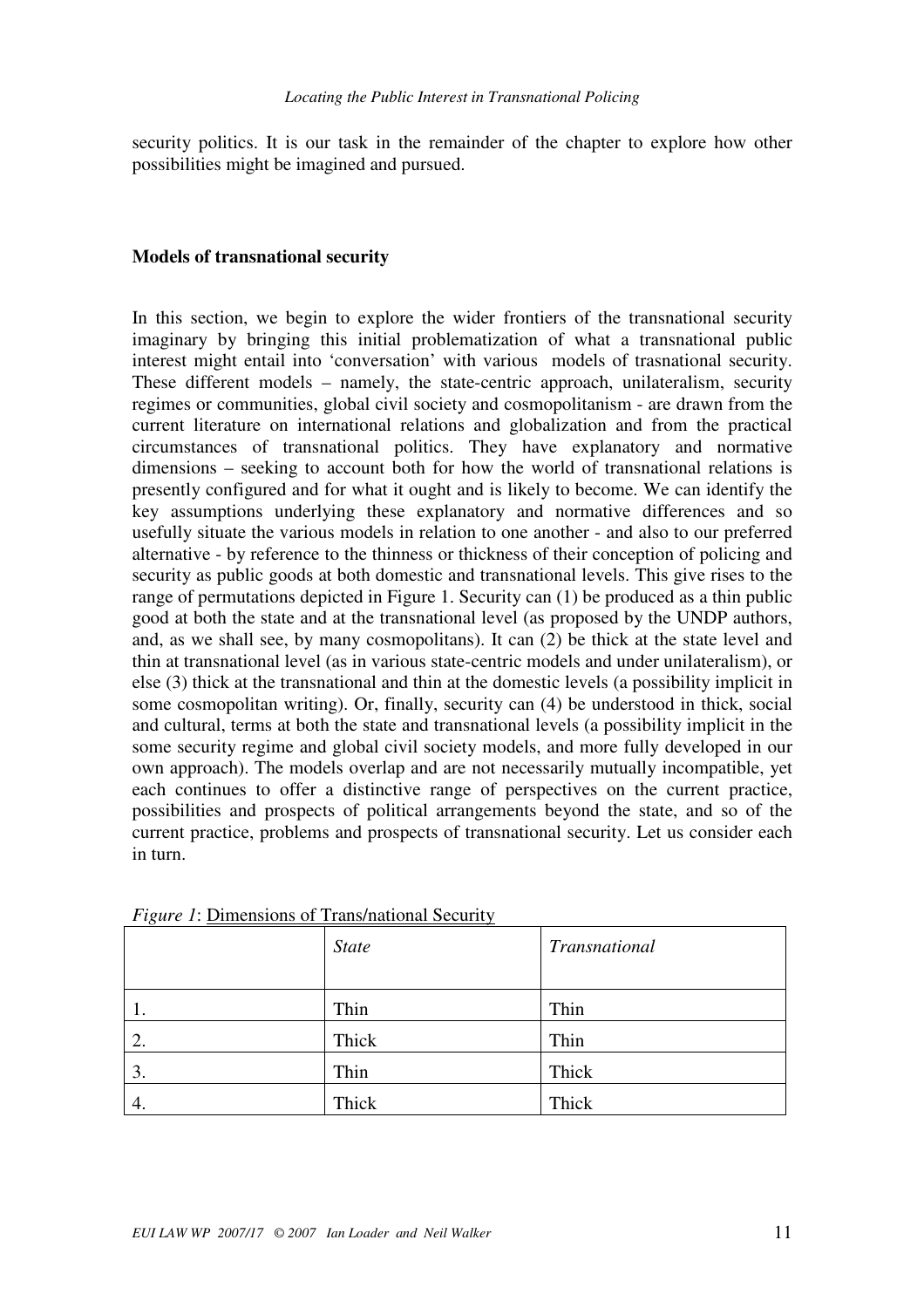# *The state-centric approach*

This describes a wide umbrella of positions within the international relations literature, and a still dominant set of attitudes within international relations practice, that have in common an enduring attachment to the state as the sole or main actor in global politics. Such an orientation covers all the main variants of the realist and liberal internationalist schools, and the various hybrids that incorporate elements of both.<sup>5</sup> Traditionally, the distinguishing feature of the realist approach has been its emphasis on the self-interest of state actors, the prevalence of power politics and the consequent 'anarchy' of the international system (Bull 1977) – similar to the Hobbesian state of nature but with no credible Leviathan to impose international order.<sup>6</sup> Accordingly, realists see international cooperation as hard to achieve, difficult to maintain and always ultimately dependent upon the balance of state powers and interests. In this picture international institutions and regimes can do little to mitigate the anarchic impulses of the international order. Whereas realism is commonly regarded as the dominant theory – and even more dominant practice – in the history of international relations, liberalism by contrast has been described as the 'tradition of optimism' (Clark 1989: 49-66). Unlike realists, liberal internationalists have tended to believe in the possibility of international peace and order being stably achieved through some harmony or concurrence of interests, or even through the sharing or development of certain ideals concerning the proper conduct of international relations and its proper respect for individual and collective values. For the liberal, the tendency is not to see the interests of states as being purely homogeneous and selfish, but as reflecting more fluid domestic coalitions of interest and preferences and in turn as being more responsive to the fluid coalitions of interests and preferences of other states. Self-interest then, is always mitigated by an enlightened view about the value of cooperation, and perhaps about other more substantive values which different domestic coalitions or segments of domestic coalitions find in common, and peace and order may be stabilized or nurtured through a transnational institutional framework in which success is defined not in terms of the absolute interests of states – even the most powerful states - but in terms of the prospect of 'positive sum' gains for all.

For all of their sometimes stark differences of orientation as regards the motivations of actors and the viability of transnational institutions, realists and liberals, as already noted, continue to agree that the dominant actors - in the first and last analyses – remain the states. States are the main source of capacity, the main reference point of legitimacy – thus consigning international institutions to a kind of delegated legitimacy at best – and the main source both of the definition of purposes of security cooperation and of the

<sup>&</sup>lt;sup>5</sup> See in particular the so-called 'neo-neo debate' in which neo-realist and neo-liberal institutionalists over the course of the 1980s and 1990s gradually converged on a common agenda of debate and priorities, and even began to share some founding premises (see Baldwin 1993).

<sup>&</sup>lt;sup>6</sup> The major difference within this school is between the classic realism typified in the writings of Hans Morgenthau (e.g., 1948) and the structural realism of Kenneth Waltz and his followers (e.g., 1959, 1993). Whereas the former stresses the self-interested character of the states themselves, the latter is more interested in the instability of an international order defined by the absence of an overarching authority and asymmetry of power. However, whether the Hobbesian problem of the international relations is due mainly to the intrinsic 'nature' of states or to their coordination problems, the same basically pessimistic conclusions are drawn about the possibility of any framework of international cooperation in which these initial state preferences are qualitatively transformed and deepened by the very process of such cooperation.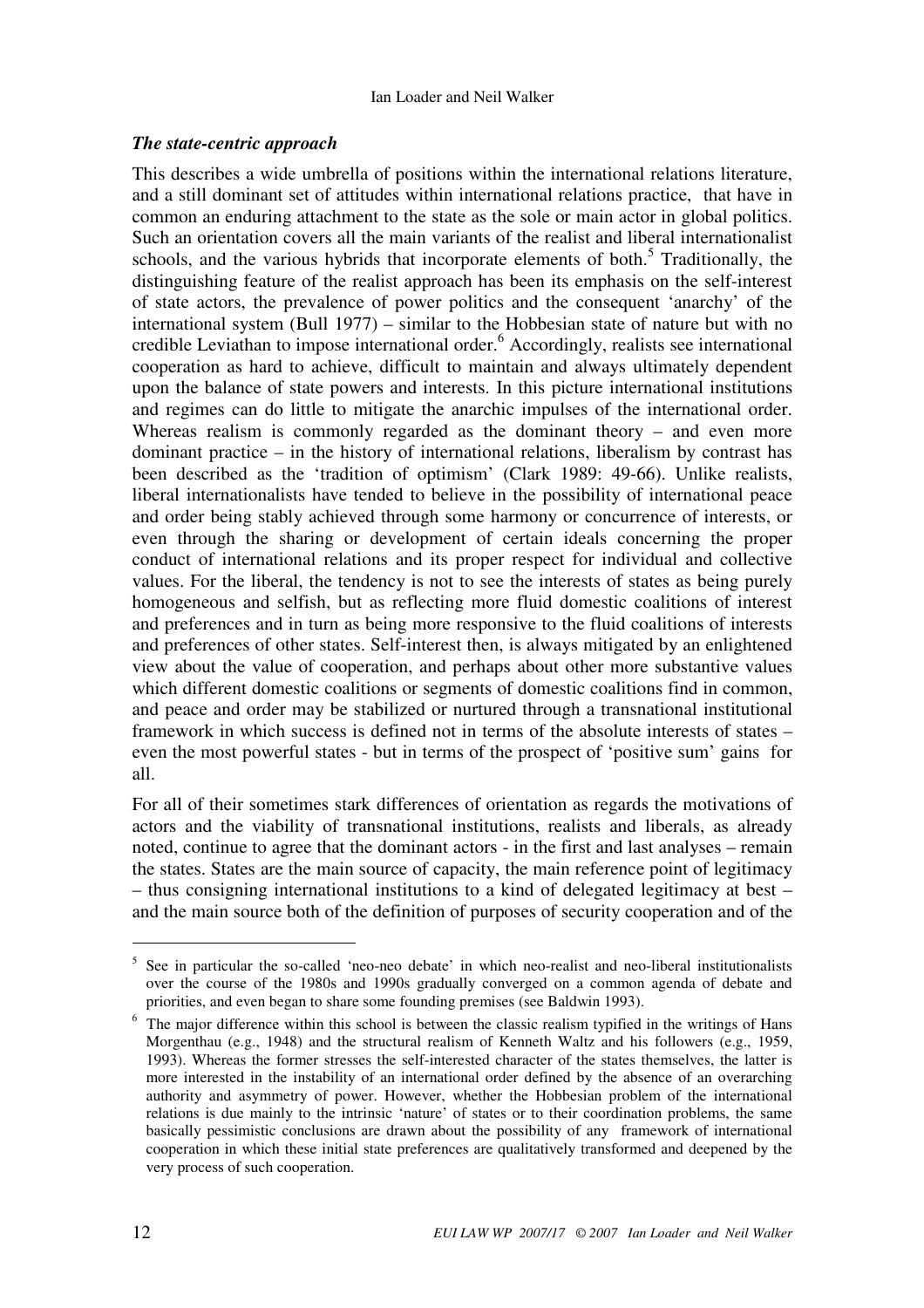wherewithal to guarantee its effectiveness. But whatever their merits under the traditional Westphalian model of the international system, in conditions of exponentially increased transnational exchange there is an inherent instability in both these solutions. Such is the range and volume of interdependence and transnational externalities involved in global security decision-making, and such is the range of decision-making required to address this, that the adequacy of each approach is acutely challenged. The realists have severe problems in locating a stable balance of power to cope with the increasing scope for an anarchy of colliding interests emanating not only from state but also from non-state entities, while the liberal internationalists finds it difficult to locate an institutional framework with sufficiently stable state support, and, in the face of disagreement over ends and the limits of delegated power, with sufficient decision-making economy and implementation capacity to cope with the multifarious problems of interdependence.

This state-centred logic might, for example, help us make sense of the chequered history of Interpol – the most venerable of the extant international policing institutions. Born in 1923 and revived in 1946, Interpol's enduring record is as an organization of uncertain constitutional status in international law, and, being perennially vulnerable to the indifference and neglect or self-interested exploitation of the states whose expedient resource it is (realism) or who are its contracting principals (liberalism), as an entity that reflects the influence as well as the restrictions and instability in both positions (see, e.g., Anderson 1989). The actual or predicted limitations of each position – realist and liberal - can of course reinforce the claim of the other, and certainly the political history of Interpol has remained resolutely state-centred. But the common limitations of realism and liberalism can also lead in the direction of a number of other, less state-centred approaches to be discussed below.

#### *The new unilateralism*

Before we turn to these other approaches, however, we should consider one other possibility – one that is also state-centred, but in the singular rather than the plural. What we are referring to is the new unilateralism registered or advocated by those who see in the demise of Cold War bi-polarity and the rise of the United States as by far the world's most powerful military actor, the empirical preconditions – and, perhaps, the normative hope – of a new kind of empire. Again, there are a number of variants on a position which sees the United States as having the capacity and the legitimacy to be the 'world's policeman' (perhaps *the* most telling active metaphor for the gradual merging of internal and external security concerns). At one end of the continuum there is an ultra-realist perspective, which holds the United States entitled to assert and defend its interests wherever they fall, and treats the fate of all other interests as dependent upon non-interference with, or even support for, American priorities (The White House 2002). At the other end of the spectrum is the 'empire-lite' brand (Ignatieff 2003), wherein the United States provides a vehicle for spreading certain 'civilized' values around the globe. In this second kind of approach, the United States might indeed be projected and viewed as a kind of surrogate for failed or faltering liberal international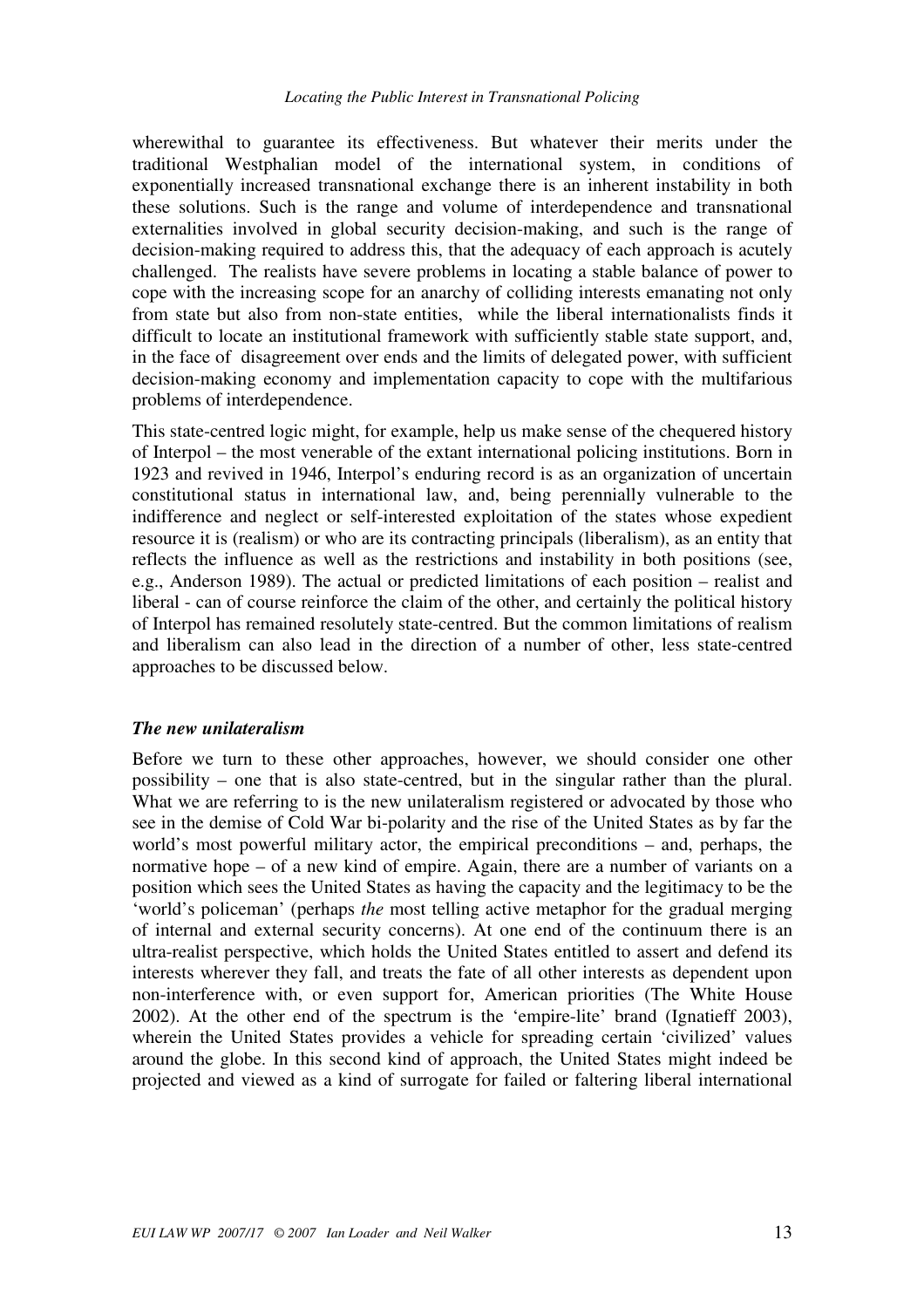institutions from the UN downwards, perhaps simply holding the fort until the structures damaged by Iraq and its aftermath are repaired or replaced.

What is true of all variants of the new unilateralism, however, is the aggressively proactive approach of the US in pursuit of its conception of its interest or of the common good. Sometimes the suggestion is made in the context of the new unilateralism or indeed the post 9/11 approach to terror more generally (e.g., Ignatieff, 2003, 2004) that while aggressive assertiveness may indeed be the price of a militaristic approach, a policing-centred approach tends by its nature to be less monocular and more cooperative. But this must be treated with great caution. To begin with, as already noted, there is an increased blurring of internal and external security mentalities, practices and personnel, Secondly, this is entirely consistent with a logic of empire – or at least of an asymmetrically centred world order - in which external policy tends to be treated simply as the pursuit of the internal policy *of* the centre in another arena, and, reciprocally, internal policy *at* the centre is pursued with a view to securing domestic interests against external challenge and threat (Andreas and Price 2001). As regards the foreign arm of domestic security policy, whether it be the overseas activities of the FBI, the DEA (Drugs Enforcement Administration) or the myriad other forms of agency and liaison through which the US establishes a police presence abroad – and by no means only in its Latin American and Caribbean 'neighbourhood' - there is much evidence of the direct pursuit through widely dispersed security institutions and networks of domestic US policy agendas in areas such as drugs control, organized crime and illegal immigration (Walker 2003). And, likewise, as regards the domestic arm of foreign policy, the consolidation of previously discrete specialist security capabilities and concerns (Immigration and Naturalization, the Coast Guard, Customs, Federal Emergency management etc.,) after 9/11 in the Department of Homeland Security, alongside the development of a more integrated and robust approach to the legislation of US security interests in compact with the EU and other security areas (Bunyan 2004), on matters such as data on airline passengers, mutual extradition, exchange of evidence and anti-terrorist co-operation, both reflects and facilitates a much more concerted awareness of and prosecution of external interests in internal policy domains.

In this new hybridized world of security there are significant problems with both realist and liberal variants of unilateralism, and indeed with the (more common) perspectives which involve some kind of combination of the two. First, in terms of capacity, this position tends to take a myopic approach towards the nature of power. 'Hard' military power and, to a lesser extent, other types of internal security capacity tend to be seen as the key to *all* power, and there is little or no recognition of other 'soft' forms of power – economic, regulatory and cultural - which continue to be dispersed across other sites, and which may indeed be reinforced at these other sites by American security activism and the opposition which this generates (Nye 2002). Secondly, even if military power had not – once again - proven itself to be non-fungible in Iraq, the idea of a single state imposing solutions to the problem of global goods is profoundly lacking in legitimacy. This is most nakedly the case from an ultra-realist position, where the 'specific order' of

 $<sup>7</sup>$  The post 9/11 (and post Hardt and Negri 2000) literature on American empire is voluminous indeed. It</sup> ranges not only from the realist to the idealist, but also – and often cross-cutting the realist-idealist division - from the celebratory to the denunciatory, and differs greatly on the degree of central control and unity of purpose which the conduct of empire is claimed to entail. See, for example, Ikenberry (2002), Barber (2003), Mann (2003), Todd (2003), Johnson (2003) and Ferguson (2004).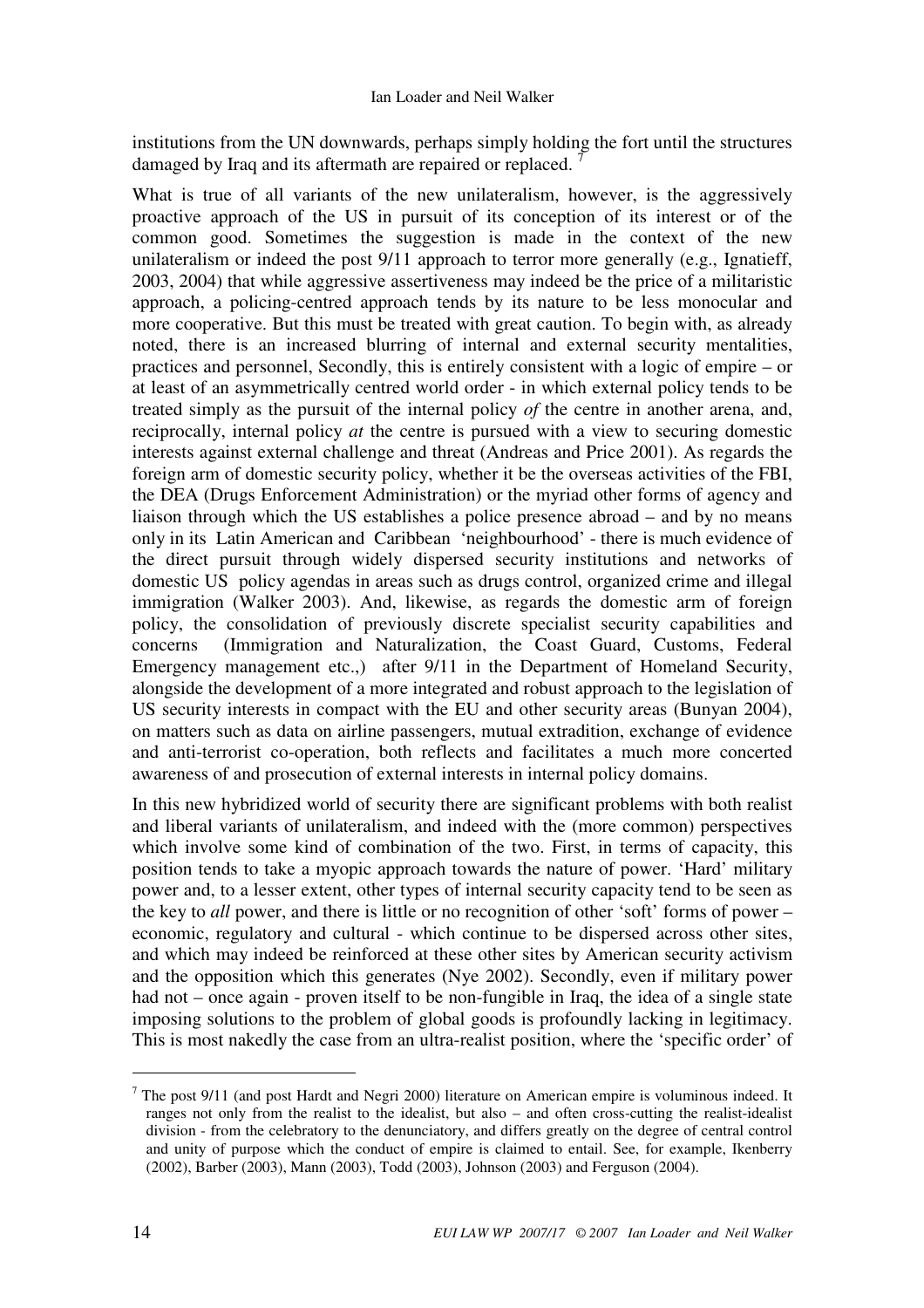# *Locating the Public Interest in Transnational Policing*

the United States is treated as pre-emptive of, or at best co-terminus with the 'general order' associated with a global conception of the public interest (Marenin 1982). Yet it is also true of a more value-based approach – perhaps even more dangerously so to the extent that this lends messianic support to a greater interventionism. At worst this is merely the export of one set of understandings of how to resolve the problem of global peace and security without any sensitivity to other strategies, models and background cultural propensities. At best it is a kind of *ersatz* liberal internationalism, with the United States, like the crudest type of hypothetical social contractualist, assuming what the diversity of states and peoples would decide was is in the general interest if only they could overcome their collective action problems – a stance that allows little or no scope for genuine dialogue in order to test and validate, still less generate, that sense of a global public interest (Habermas 2007; Walker 2007).

# *Security regimes or communities*

The distinctiveness of the regime approach lies in its identification of the ways in which states either with certain common *interests* or common *values* - again depending upon whether the underlying theoretical orientation is realist or liberal - come together in certain policy areas – such as security, environment, economy or communication – or in certain regional groupings – such as the EU or NAFTA – to provide a framework of common rules of action and decision-making procedures. There is an inherently optimistic flavour to regime theory to the extent that it seeks to move beyond the vast problems of legitimacy and effectiveness when the possibility of developing transnational politics from and beyond national building blocks is considered in the abstract, and instead concentrates on more concrete and more discriminating possibilities and achievements of collaboration and common cause-making (Buzan 1991: chs. 4-5; Little 1997; Adler and Barnett 1998).

However the strength of the regime approach is also its limitation. Even if it could be assumed that there is some kind of equality of representation and influence, and some level of general consideration of the common good as opposed to mere strategic collaboration, *within* particular regimes – assumptions to which we return below and which are surely more valid in more broadly integrationist and more deeply historically embedded regional regimes (in particular the EU) than in many global policy-specific regimes, and more plausible in areas where resources are more evenly distributed than where there is a significant underlying asymmetry (as with military capacity inside NATO) - the regime approach is always left with a profound problem of the 'outside'. Regimes can act and understand themselves as universal nations or decentred empires exporting a particular conception of the good (liberal) or certain 'externalities' as the cost of the internal preservation of the good (realist) to those who have no voice and little capacity to influence that conception of the good. For example, in its 'conditionality' approach to eastward Enlargement and in its 'neighbourhood' policy generally in the context of its Justice and Home Affairs policy engine, the EU is vulnerable to the charge that in making secure borders, the suppression of certain kinds of criminality, and the exclusion or return of certain types of undesirable ethnic groups its first priority, it tends to export insecurity as the price of protecting its own security (Anderson and Apap 2002; Guild and Bigo 2002; Pastore 2002; Lindahl 2005, Melossi 2005). More generally, as with the famous 'democratic peace' thesis (Doyle 1995;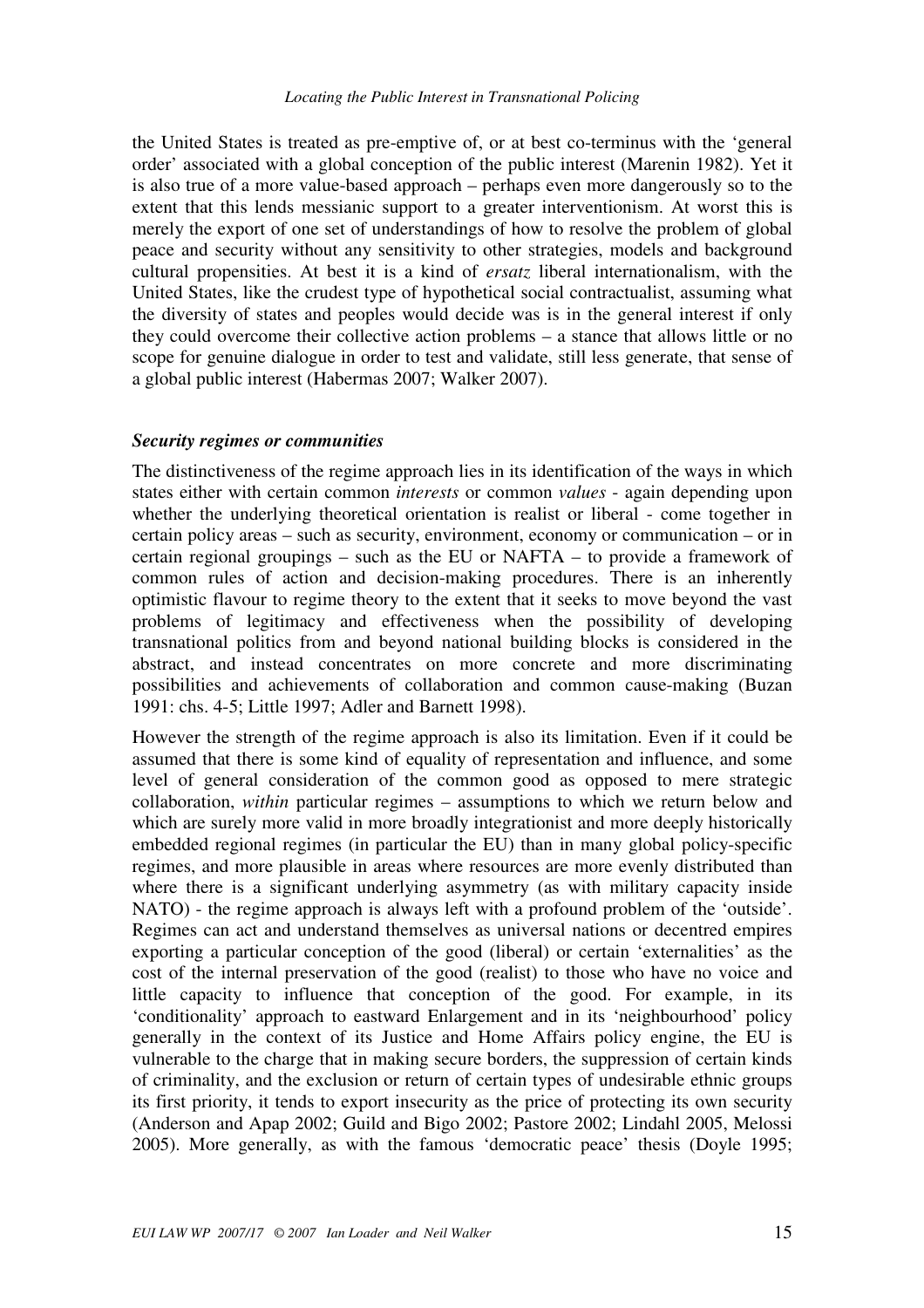Brown et al. 1996), by which the 'separate peace' established by democratic states is celebrated and preserved, the regime approach can reinforce a process of global ghettoization and a myopic or unreflectively superior approach to the needs of others.

Moreover, just as there are limitations to the effectiveness of modern empires, there are limitations to the effectiveness and legitimacy of regimes even on their own security terms, something that is exacerbated by two additional features of the context within which regimes have emerged. First, regimes may have significant coordination problems or clashes of interest or values with other regimes in adjacent policy areas or other regions – or indeed with other powerful states. One need think only of the deterioration of US–EU relations – at least at the level of 'high politics' - in recent years to see how regimes can contribute to a new kind of instability in the post-Cold War balance of power (Kagan 2003). Secondly, given that the success of even the most well embedded 'postsovereign' regional or functional regimes to transcend the particular interests of the states within these regimes remains limited and precarious (Morgan 2005), not only can this lead to internal division and asymmetry of influence, but also to under-capacity (Barcelona Report 2004), indiscriminate securitization (Bigo 1996; Huysmans 2006) and the maintenance of an obstinate gap between the development and diversification of supranational internal security practice and its regulation. Notwithstanding the expansion of the EU's capability in policing and related matters since the introduction of the Europol office and various flanking forms of cooperation in the Third Pillar of the EU Treaty at Maastricht in 1992; through the embrace new and more penetrative policy instruments and fewer national decision-making vetoes in the Area of Freedom, Security and Justice baptized at Amsterdam in 1997; to the attempt (so far unsuccessful) at the overall constitutionalization of the European supranational regime in the early years of the new century (Walker 2004; Guild and Carrera 2005; Kostakopolou 2007) - many observers would testify to the resilience of these problems. For the continuing deep ambivalence of Member States towards putting internal security matters in common over and above purely domestic security imperatives and priorities not only produces a recurrent problem of internal trust and of credible commitments at the political and the professional level. It also, and partly in response to default national parochialism, leads to the accentuation of certain narrow and potentially illiberal and exclusionary frames, whether organized crime, illegal immigration, or, now, terrorism, as a means of mobilizing transnational bias - a trend that favours the prioritization of a narrowly instrumental conception of concurrent security concerns.<sup>8</sup> Here, more than anywhere else in the field of transnational security politics, and precisely *because* it is more developed than any other area of transnational security politics, we see the reenactment of the deep struggle, transposed from its original state context, to develop the four R's of civilizing security practice - resources, recognition, rights and reasons – in

<sup>&</sup>lt;sup>8</sup> One consequence of this is a continuing propensity to reconceive of security within the EU as a 'club good' – something more appropriate to particular groups of closely aligned, integration-friendly countries than to the EU as a whole. This was evident for instance, in the initial Schengen initiative in 1985, undertaken by a small group of countries who wanted to anticipate the general dismantling of border controls within the EU and the new security measures required to deal with a borderless regime. It has very recently resurfaced in the form of the 2005 Prum Convention – an initiative by substantially the same group of 'core' EU countries to push ahead with new and potentially wide-reaching forms of cross-border police co-operation and common operations outside the framework of the constitutive treaties of the EU (Balzacq et al. 2006).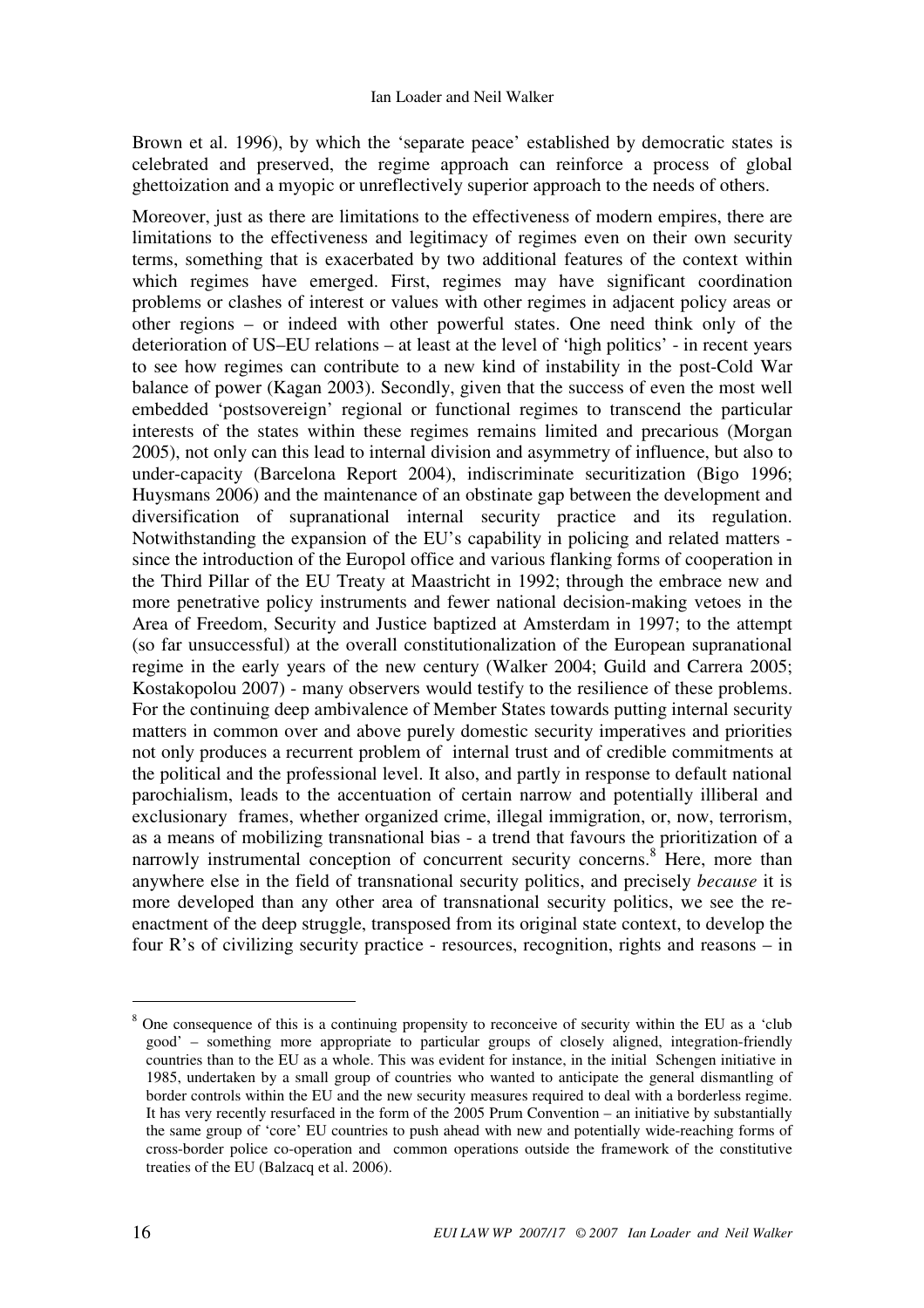the face of and against the pathological tendencies of paternalism, consumerism, authoritarianism and fragmentation.

# *Global civil society*

One further, though partial, response to the capacity, legitimacy and effectiveness problems of the traditional state-centred approach and the unilateralist and regime alternatives to or outgrowths of that approach, lies in the emergence of transnational civil society (Kaldor 2003; Keane 2003). It is now well documented that there has been a huge and spiraling increase both in the quantity and in the quality of influence of international NGOs and other movements of 'disorganized civil society' in recent decades (de Burca and Walker 2003; Anheier et al. 2004). Global civil society responds to the democratic or participation deficit in transnational politics in at least four ways. First, it provides forms of representation of interests and values that are not statecentred, but which track and help to generate common or convergent preferences across states. Secondly, international NGOs in particular offer a vital means of monitoring abuses of individual and group rights in the operation of international politics, a function that is especially important in the area of policing and security - as the activities of groups as diverse as Amnesty International, Statewatch and Interrights indicates. Thirdly, global civil society provides a key means for developing the idea of a global 'public sphere', a space of communication and interaction within which notions of a global interest may be framed, debated and generated. It thus aspires to remedy the underlying cultural base of the democratic deficit in international relations, the lack of a genuine consciousness and articulation of common interest on which transnational institutions can feed and to which they must respond. Fourthly, global civil society, and the 'anti-globalization movement' in particular, claims to offer a prefiguration of an alternative paradigm of world politics – one in which states are no longer the dominant institutions, violence is no longer power's 'final analysis', and/or capital is no longer the dominant transactional logic and policy motor.

Clearly, any serious attempt to think through the possibility of developing a conception of a transnational public interest dedicated to the articulation and implementation of global public goods must take seriously the aspirations and achievements of global civil society. Yet global civil society can only ever be one part of the jigsaw, and indeed unless the other parts are also in place some of the effects of global civil society can be perverse, acting to undermine as much as to advance the best aspirations on which it is based. In the first place, global civil society cannot *replace* the policy capacity of the present configuration of state and transnational institutions, but only supplement and complement it. And in so doing, it must avoid two opposite dangers. One is of cooption, a danger well documented in the world of both national and international NGO politics. The other is that of negative capacity, the legitimate oppositional role of civil society threatening to descend into a form of critique which cannot articulate a positive counterfactual, or can only do so in the most vaguely utopian terms. This kind of negative capacity, ironically, can lead to a kind of default statism, with all attempts to put transnational interests or values institutionally in common condemned *a priori* for their lack of democratic credentials. In the second place, transnational civil society must attend to its own legitimacy problems. Direct global democracy is of course not an option, both on account of the scale and the diversity of policy areas and the need for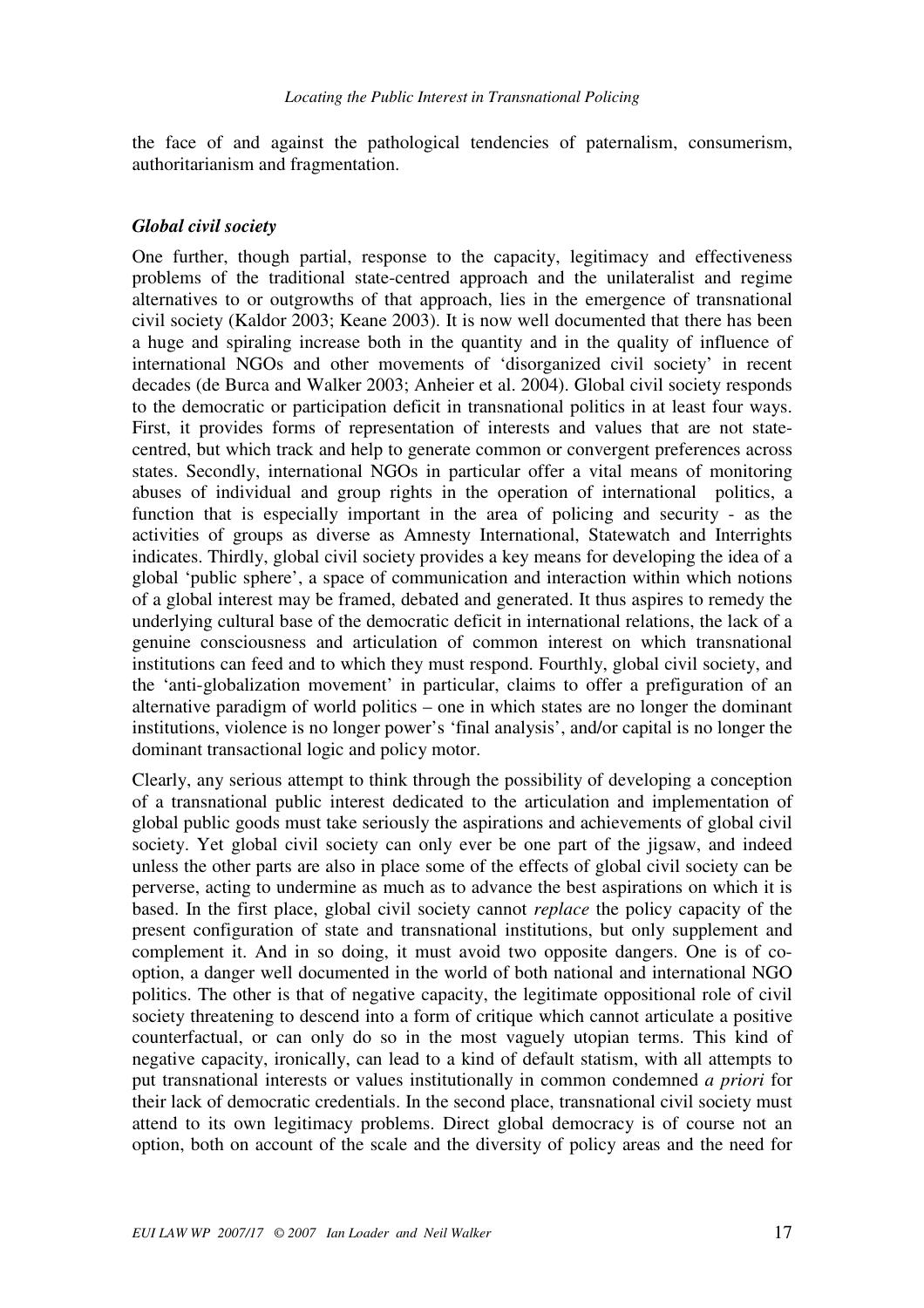#### Ian Loader and Neil Walker

coordination between them, in which case global civil society movements must be as attentive to their own deliberative procedures and representational capacity as the institutions they monitor and criticize. Thirdly, and cumulatively, global civil society must be concerned with questions of effective implementation. In security politics, as elsewhere, an opposition culture must be seriously engaged with the implementation gap – with the consideration that the 'evil' of global politics in the face of unrealized global public goods lies as much in false negatives as it does in false positives; as much in *inaction* – the failure to translate concerns into policy and policy into normative regulation and normative regulation into effective application – as it does in illegitimate *action*. This requires an approach that is at once critical and constructive, as willing to support institutions for what they might achieve as pillory them for what they have not, or hold them to account for what they have wrongly pursued and accomplished.

# *Cosmopolitanism*

Cosmopolitanism has, since Kant, enjoyed a richly diverse development (Kleingeld, 1999) and been associated at its outer limits with ideas of 'federal' global government and citizenship. But most contemporary cosmopolitans do not pitch their ambitions in such terms. Instead, many of today's cosmopolitans want to emphasize and give precedence to two sorts of developments (Archibugi et al. 1998; Held 2004; cf. Waldron 2000, 2003; Vertovec and Cohen 2002). First, at the level of social ontology and normative theory, they want to stress, against communitarian positions, that an appropriate focus of our attempts to improve the world should be, and increasingly can be, either humanity as a whole or indeed any section of humanity regardless of whether it is bound together by any special ties of affinity. In turn, this is based on a conception of human nature which questions the dominance, and in some cases even the continued relevance, of affective ties rooted in the traditions and practices of particular state and sub-state political communities.<sup>9</sup> Rather, as global circuits of communication and interdependence spread, and as institutions develop to articulate and track these new circuits, this provides a practical context within which transnational ties of trust, loyalty and common cause can be fostered. And it is this new range of transnational institutions that provides a second focus of emphasis. Not, as said, some rigid and utopian notion of universal order framed by a world government, but a strengthening and democratization of the existing mosaic of institutions at global and regional level; with regions such as the EU given great emphasis as much for their role as a prototype of the 'civilian power' based possibilities of 'post-national' collective action as for their specific contribution to current transnational politics (see, e.g., Zielonka 1998; Cooper 2003). Cosmopolitanism tends, furthermore, to emphasize the strengths of global civil society movements and their role, in symbiosis with the new institutions, in forging new forms of transnational collective identity and solidarity.

There is much that is attractive in the cosmopolitan vision. On the one hand, its emphasis on the needs and aspirations of common humanity – it insistence on regarding 'nothing human as alien' (Waldron 2000: 243) – puts the question of global public goods squarely in focus, and does so within a basically optimistic intellectual and

<sup>&</sup>lt;sup>9</sup> A distinction may be drawn here between strict and moderate cosmopolitans, with only the (less common) former category holding that the community of all human beings is the *exclusive* reference point for moral community. See, e.g., Kleingeld and Brown (2002).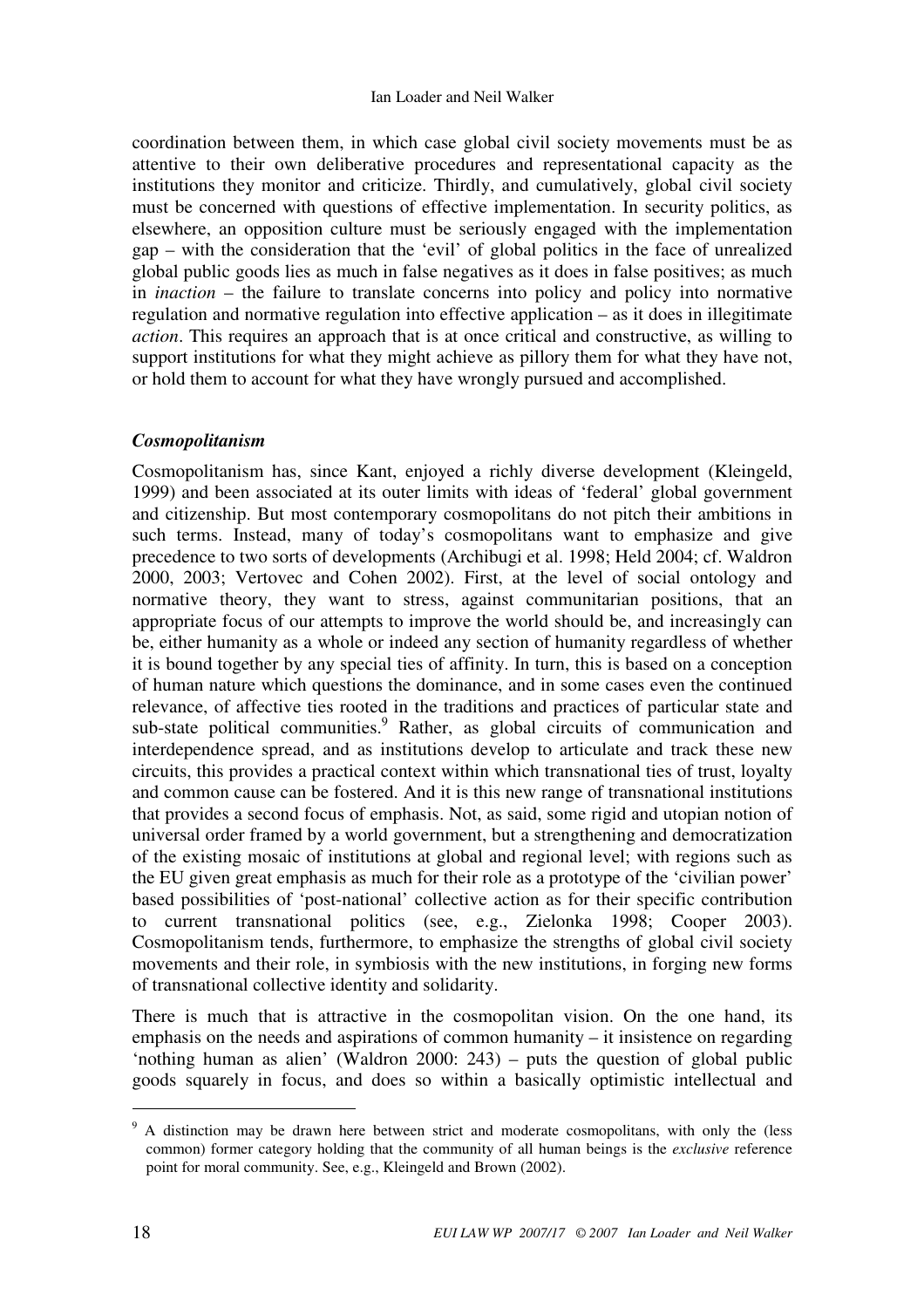political framework, one that rejects the sterile dichotomies and stalled understanding associated with a certain type of conceptual or sociological essentialism. On the other hand, the rejection of any simple institutional solutions, or of any complacent sense that new forms of political community will inevitably emerge around these institutions after a decent time-lag, and the stress on the need to nurture forms of popular consciousness in conjunction with institutional development, sits well with the insight that effectiveness and legitimacy are intimately related aspirations, and that effective implementation of global policy – including global security policy - depends on both.

Yet cosmopolitanism remains somewhat predisposed to underplaying the continuing relevance – and value – of national and other local norms of political community, and so of making the opposite error to the kind of preoccupation with national political community that we find in the different variants of the state-centred approach to international relations (Fine and Smith 2003: 484). Certainly, modern cosmopolitans do not want to phase out national institutions. But this seems to be a pragmatic concession – recognition of their embedded influence over and thus indispensability to the development of more robust transnational institutions - rather than an acknowledgment and appreciation of any irreducible value in local political community and the goods which they can articulate and provide. The danger, here, is that it is assumed that because global public goods transcend domestic public goods in scope and jurisdiction, they also eclipse them in intrinsic value, and that the appropriate model is one in which domestic public goods are simply nested within and finally subordinate to the demands of global public goods.

Such an approach would seem to rest upon one or both of two mistakes. In the first place, it may be that, as noted, cosmopolitans simply fail to acknowledge any irreducible value in local community. And in our immediate terms, this translates into a failure to view public goods, including the good of security, as thick socially constitutive and socially vindicatory goods rather than, as we see for instance in the case of Held (2004: ch. 6), as merely convergent or instrumental public goods. Alternatively or additionally - and returning finally to the zero-sum thinking whose challenge we highlighted at the beginning of the chapter - even if the thickness of the domestic good of security is acknowledged, this may be seen as something to regret and to suppress inasmuch as it is thereby concluded or assumed that a parallel conception of cosmopolitan solidarity sufficiently robust to address the common security needs of wider levels of community is automatically ruled out. On this view, the preferred options are either – much as with the UNDP – the promotion of a 'thin-thin' conception of security at the state *and* transnational levels (see Figure 1 above), or else a politics that seeks to build a thick ideal of the public interest at and only at the global level precisely because it is the level that knows no boundaries other than common humanity. Such a conclusion, we would argue, is flawed both as a theoretical understanding of how and why people come to place and retain matters in common and as a practical strategy to draw upon the sources of social capacity and popular legitimacy in building an effective framework for the development of global public goods – including those of policing and security.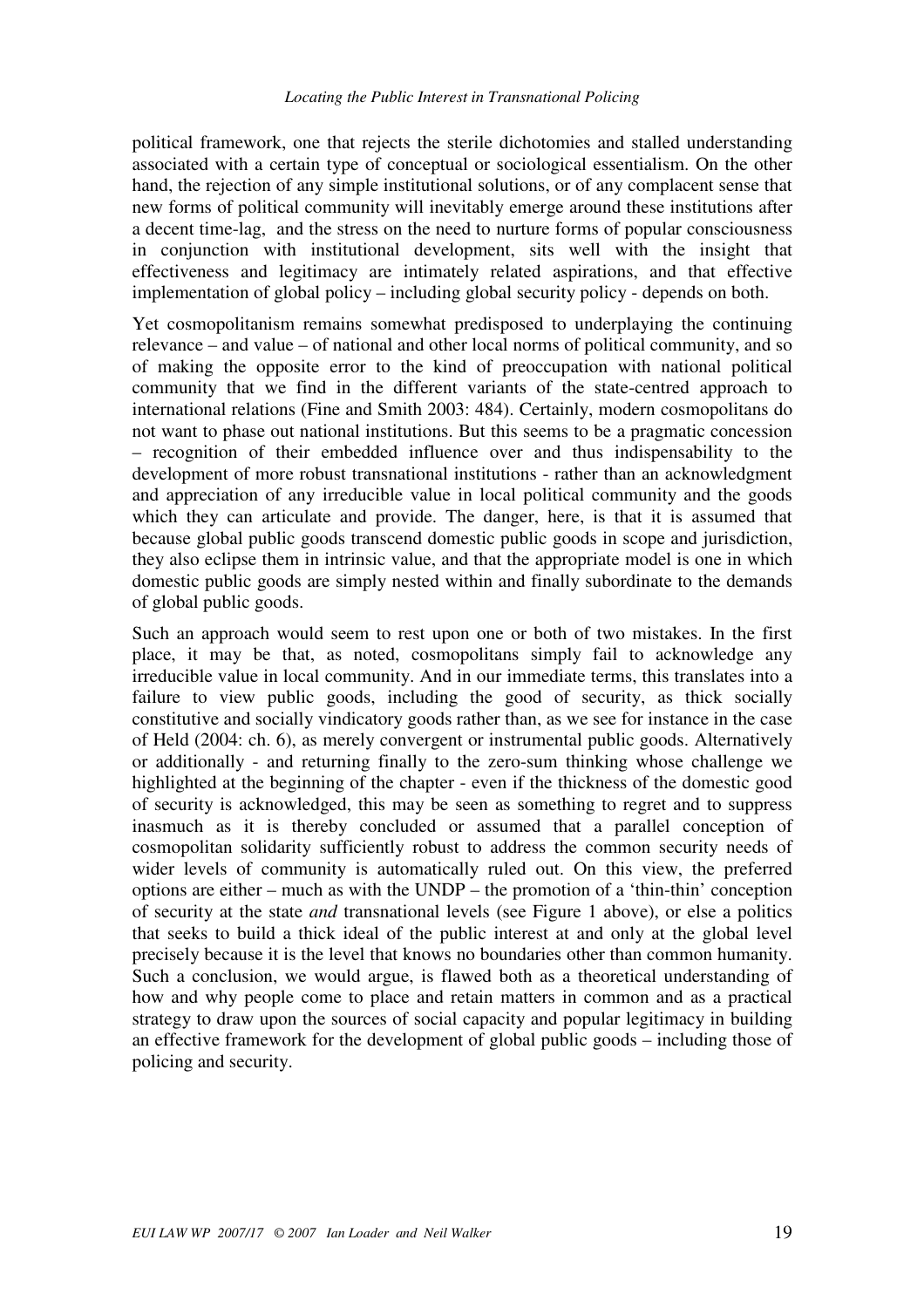# **Security as a global public good**

In the above section, we presented the attempt to cope with increasing interdependence in global politics in general and in global security politics in particular in terms of a continuum marked at either end by solutions which collapse their vision of a viable and legitimate politics into a state-centred approach or into a universalist cosmopolitanism which trumps particular ties and obligations. Each of these positions continues to gives insufficient recognition to one of the two key coordinates in any viable and legitimate global politics of security. The other alternatives are also unsatisfactory, though for different reasons. The unilateralist approach merely compounds the problems of the state-centred approach. The regime approach and the civil society suggest important institutional and cultural parts of the jigsaw respectively, but do not solve the whole puzzle.

The way ahead, in our view, and the focus of our closing remarks, is to provide a principled basis, grounded in a proper understanding of the plural structure of public goods, on which to give proper recognition to both levels simultaneously – the universal and the domestic – and from that starting point to begin to imagine the institutional and social developments which would give best effect to that plural structure in terms of the maximization of the net overall state of security. Such a principled basis starts with a reassertion not just of the virtue of the state, but of the *necessity* of that virtue. Just because the public good of security, unlike some public goods, is about more than the convergence of discrete individual interests but has in addition an inherently social dimension, and just because, in consequence, this social dimension is woven into deep cultural understandings of what it is to constitute a social group *as* a public, we cannot ignore this deeper sociological dynamic in forging a comprehensive framework. Objective security depends on the social environment, subjective security depends on the quality of social relations, and our basic sense of preparedness to put things in common is partly understood through a security sensibility and vernacular on account of these thick social properties. This, in turn, reinforces the very sense of trust and confidence, and of rootedness in the social world, which is the stuff of (subjective) security as a public good. This is a tightly enmeshed and self-reinforcing set of relations. It both presupposes and consolidates the idea of a resilient unit of political community, and of a sense of location within that political community, the paradigm form and basic level of which remains the state. At this basic level of political community, therefore, the social dimension of security simply cannot be wished away. It may be a matter of regret if that social dimension develops in accordance with a dynamic that encourages paternalistic, authoritarian, consumerist or fragmentary trends, but it cannot be a matter of regret that the inevitable exists *in some form or other.* 

However, and this is our second point of principle, the fact that there remains a strong reinforcing dynamic in support of national political community and national conceptions of security does not mean, as we have said, that we need despair at the possibility of the parallel realization of a global conception of the public good, or that we need conceive of that higher level merely in 'thin' convergent terms. We need not, in other words, especially if we are to develop the idea and practice of axiomatic security in the transnational arena, conceive of security between different and overlapping levels of political community in zero or negative sum terms, and so we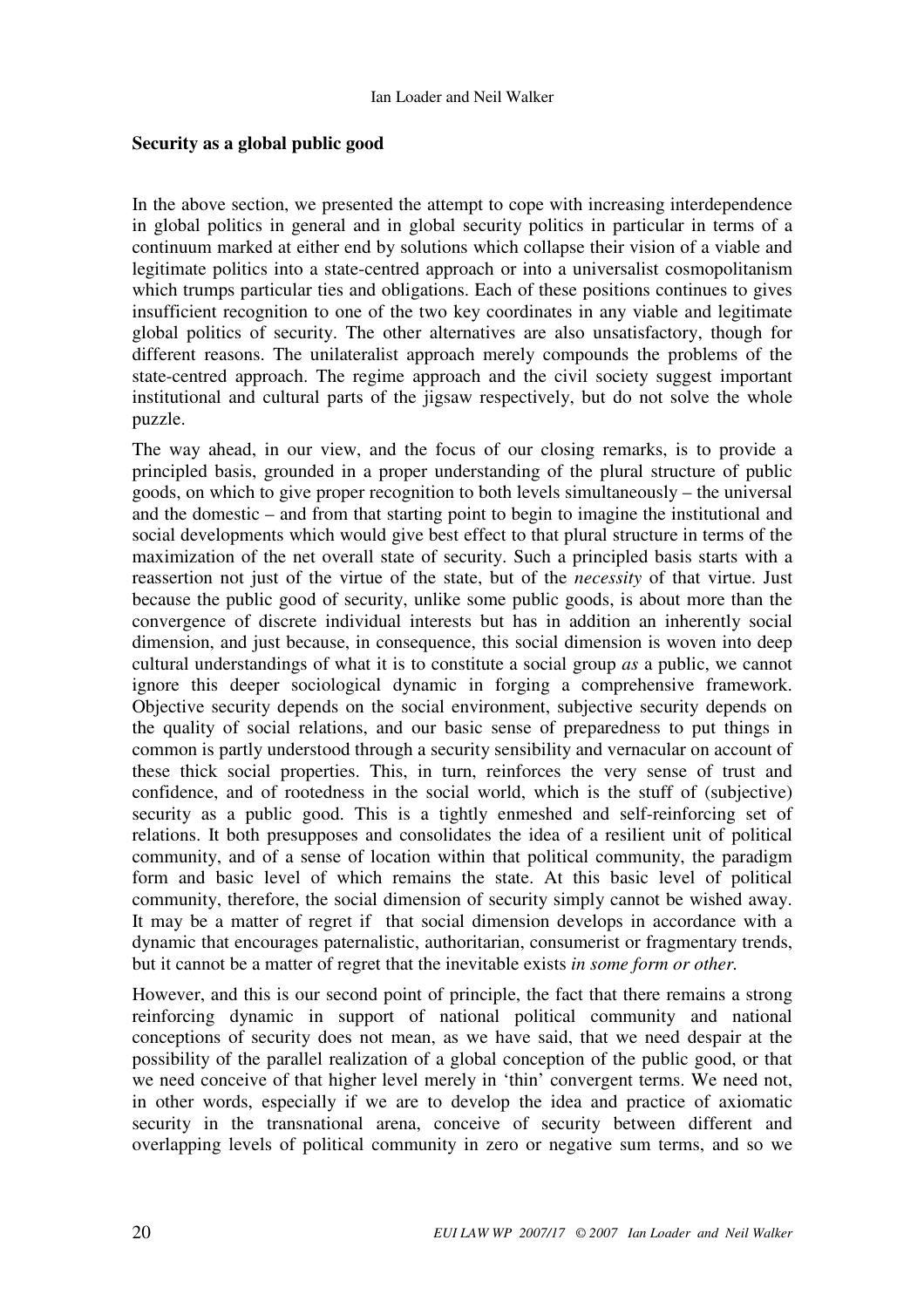need not be resigned as a matter of sociological default to a state-centred conception of security. Indeed, the prevalence of such zero-sum thinking is a sign of how a 'pervasive' (rather than axiomatic) conception of security (Loader & Walker 2007: ch. 6) currently structures world politics; either, in the short-term, in the form of the transnational spread of a 'lowest-common-denominator' introverted, fear-laden, reactive superficiality in matters of threat perception and management and its attendant police and militarized mindsets, or, of longer-term significance, in the form of a (lop-sided) competition between states seeking to defend their particular homogenous and securitized conception of ontological security, in which one dominant conception of 'thick' national or regional security threatens to be imposed on a global scale.

There are a number of reasons why we need not accept this state of affairs and on the basis of which we can transcend such zero-sum calculations. The first takes as its point of departure the purely convergent conception of global public goods. As the ceaseless preoccupation with international security of even the most state-centred realist scholars eloquently indicates, the fact that states have such a strong self-interest in security means that, they are and will always remain willing participants in collaborative strategies notwithstanding the difficulties involved in stabilizing these strategies in institutional terms. Indeed, the problems of stabilization do not arise from a lack of awareness of the interdependence, but rather, from an *acute and constant* awareness of interdependence coupled with a sometimes unbridled determination to assert ones own national interest in the light of the factors of interdependence. Secondly, as the content of the internal security imperative of states is in all cases strikingly similar, states may be encouraged nevertheless to think of the global public good as something more than the optimal convergence of presumptively diverse individual state interests. Perhaps more so than in any other policy domain all states adhere to the same broad conception of general order – the same appreciation of (and appreciation of their need to respond to) their populations' desire to live in a state of tranquility and in a context of predictable social relations. Thirdly and relatedly, states may also find common cause in their very understanding of the social quality of the public good of security. Earlier, when discussing alternative ways of providing security, we contrasted the rivalry between states and clubs and private actors on the one hand and the rivalry between different states on the other. For all that their particular interests may differ, states also have a common understanding of the social and public quality of that which they seek to defend, which in turn allows, however unevenly and intermittently, for a greater imaginative openness to the possibility of *other* sites and levels of social or public 'added value' in the accomplishment of security.<sup>10</sup>

The constancy and priority of international security needs (and the urgency that arises from them) and the 'mirror effect' of regarding other states in the process of pursuing these needs (and the empathy which this entails) are clearly important ingredients of

<sup>&</sup>lt;sup>10</sup> To return to the EU example, it is easier to think of 'European security' as a holistic social good – as something whose value may increase just by the fact of its being held in common, if one already has a sense of the same process at work in the nurturing of domestic security. Indeed, the very fact that European security 'makes sense' in these experiential terms is one of the reasons that the Area of Freedom, Security and Justice has been pushed so strongly as a catalyst of EU integration in recent years. Public goods which do not possess that strong social element, such as the provision of utilities, carry less intuitive appeal when relocated at new sites, although by the same token, the fact that they do not possess a thick resonance anywhere else means they are also less likely to provoke strong resistance from those affected by them anywhere else.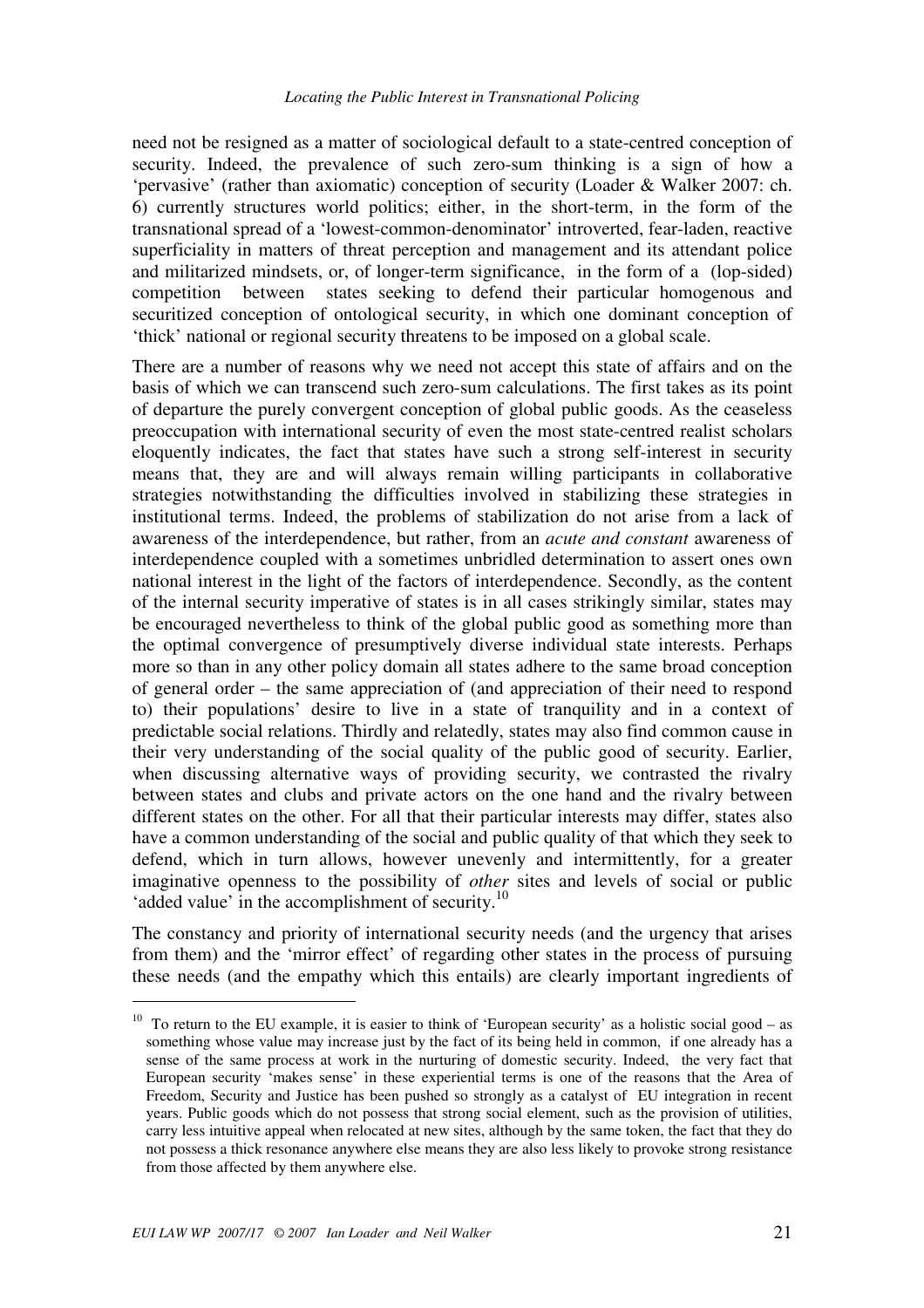#### Ian Loader and Neil Walker

being able to configure global security in positive sum terms. But a crucial final reason why we can begin to imagine a thicker transnational conception of security alongside thick individual national conceptions can also be added to the mix and has to do with the very dynamic through which the relationship between sociality and security is produced. Our concern, introduced at the outset, to think about policing and security as thick public goods at the state level, tends to posit a set of relationships that are *always already accomplished*, and to concentrate instead on avoiding the pathologies and pursuing the promise of its self-reinforcement. What this tends to overlook, and what is by contrast much more apparent and pertinent in the 'unfinished' world of international society, is that in the making of political community security possesses a *chronological*  as well as a *logical* priority. When we talk of the constitutive dimension of security as a public good – as a platform for and an education in society - we are alluding to just that dual sense of priority. In turn, this helps us to think about how central the practices of transnational security are to the very construction of international society, however immature or frustrated such a project might be. It is difficult for us to imagine, and more importantly difficult for global decision-makers to imagine, the effective supply of other global public goods without the stable platform supplied by the global public good of security. Furthermore, it is difficult for us to imagine, and more importantly difficult for global decision-makers to imagine, the very idea of transnational *society* rather than merely relations between discrete national *societies* in the absence of the salutary education a common concern for security can provide in bringing together instrumental and affective registers of common action. What is more, the 'social' here is always more-or–less rather than either/or. Not only is security necessarily 'in at the beginning' of new levels and points of social relations, but just because of its catalytic role, its initial and continuing viability does not depend upon some prior standard of 'sociality' or 'demos' or 'culture' or whatever other basis of affinity or measure of 'we feeling' already having been reached, still less upon these *not* having been reached or having been relinquished elsewhere. Rather than in terms of absolute and mutually exclusive thresholds of viability or success, therefore, the platform-building and societally generative work of security, if successfully initiated, can operate in accordance with an incremental dynamic and with a different momentum in various different sites - national and post-national – simultaneously.

Yet, of course, it would be naïve to assume that, even democratic states, if left to their own devices, will find their way to an optimal conception of the global public good of security in addition to an optimal conception of their own public good. We are claiming something much more modest than that; namely, that states have a multiple and in some measure mutually reinforcing structure of incentives to think of collaboration in protection of their security interests, and that, after a century which has seen such defining state-transcending security events as Hiroshima, the Holocaust, the nuclear arms race, and, now, the rise of network terror (Robertson 1992; Kaldor 2003: 112), they possess some of the common vulnerabilities, value predilections and imaginative tools to think at the same time about the possibility of thicker global model of security too – one in which they understand themselves at least some of the time as representing not just national citizens but also potential 'citizens of the world', and where to share a concern for common humanity is both a necessary assumption and a constituent part of a sense of regional or global security.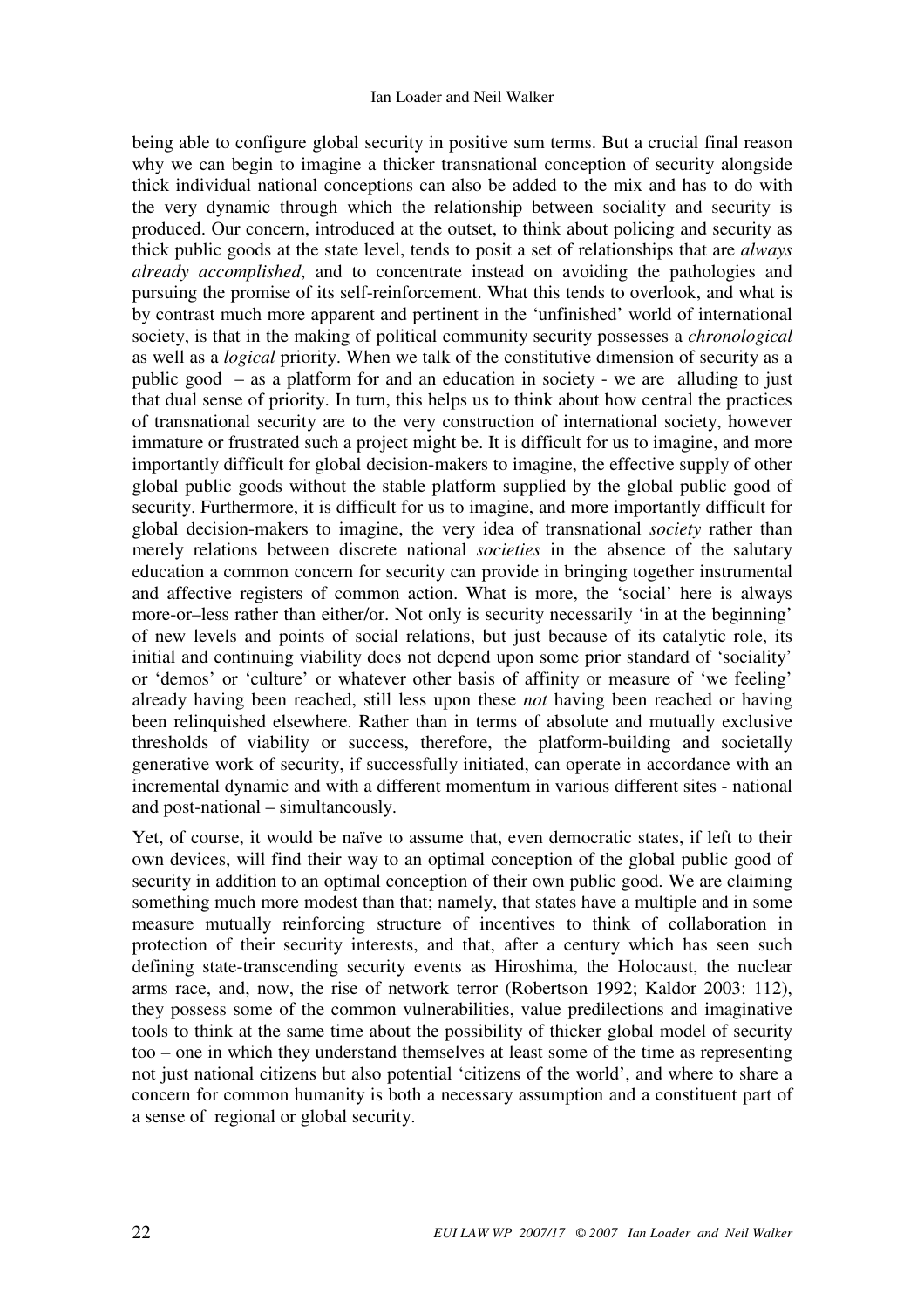So we must start with states in building the institutional and social framework necessary for the realization of some thicker notion of the transnational public interest to parallel and complement state public interests. But equally we must not and we need not finish with states. Alongside states, and the bargaining structures and institutions set up between states, we need some kind of influential regional and global fora in which those who are not fettered by state interests and whose voice and 'citizenship' is not defined in exclusively statist terms can give fuller rein to their political imaginations and think through the ways in which security may be achieved as a thick public good at the global level. The reasons for this are not just ones of political morality – concerning the increasing demands for a meta-democratic 'reframing' of the global order in recognition of these new and old constituencies who are not well represented by states (Fraser 2005). They are also intensely practical. States, we believe, are like any actors who have much invested individually in a particular framework of collective action but who can nevertheless imagine another or additional framework of collective action that might better serve the interests *they hold in common*. That is to say, they may lack the individual will to seek or the collective negotiating dynamic to find the optimal sense of these common interests within the existing framework, yet just because of their awareness of this, they will not necessarily or consistently be averse to the construction or evolution of alternative frameworks which *do* emphasize common rather than merely concurrent interests, and which may provide both the cultural momentum and the adjusted incentive structures to realize these common interests. Indeed, if this were not true in principle, then it would be very hard to understand and explain *existing*  developments of international and supranational legal and political regimes that move beyond the thin and unstable logic of realism or other predominantly state-centred structures of control.

It is important here to refrain from issuing institutional wish lists – an activity still more presumptuous in the volatile and precarious world of contemporary transnational security than in the internal structure of the state itself. In the most general terms, however, we would envisage an extension of the conception of *anchored pluralism* that we have elsewhere developed (Loader & Walker 2006)*,* now looking upwards to transnational society as well as outwards to civil and market society and downwards to sub-state society. The institutional matrix should and for the foreseeable future inevitably will remain anchored in states as the primary motors of common action and sources of institutional initiative both within and beyond their boundaries. But it should be pluralist in its principled and non-negotiable recognition, not least by states themselves, that there are two levels of abstract political community at which we can think of security as a thicker public good that are not reducible to one another but which need different registers of debate and institutional forums for their articulation. At the second level, transnational civil society and regional regimes would be important additional sources of initiative and key participants, as they are already defined in part in terms of their transcendence of national interests. Professional and administrative corps who have become distant from national political contexts but, at their best, not from the thick-security-maximizing occupational ethics which drive situational decision-making in these national contexts, would also, inevitably and potentially productively, be significant players at this level.<sup>11</sup> This, of course, would still leave open

 $11$  In particular, the work and research programme of Sheptycki (present volume) on the idea of a transnational 'constabulary ethic' is suggestive here. This is partly driven by the desire to turn the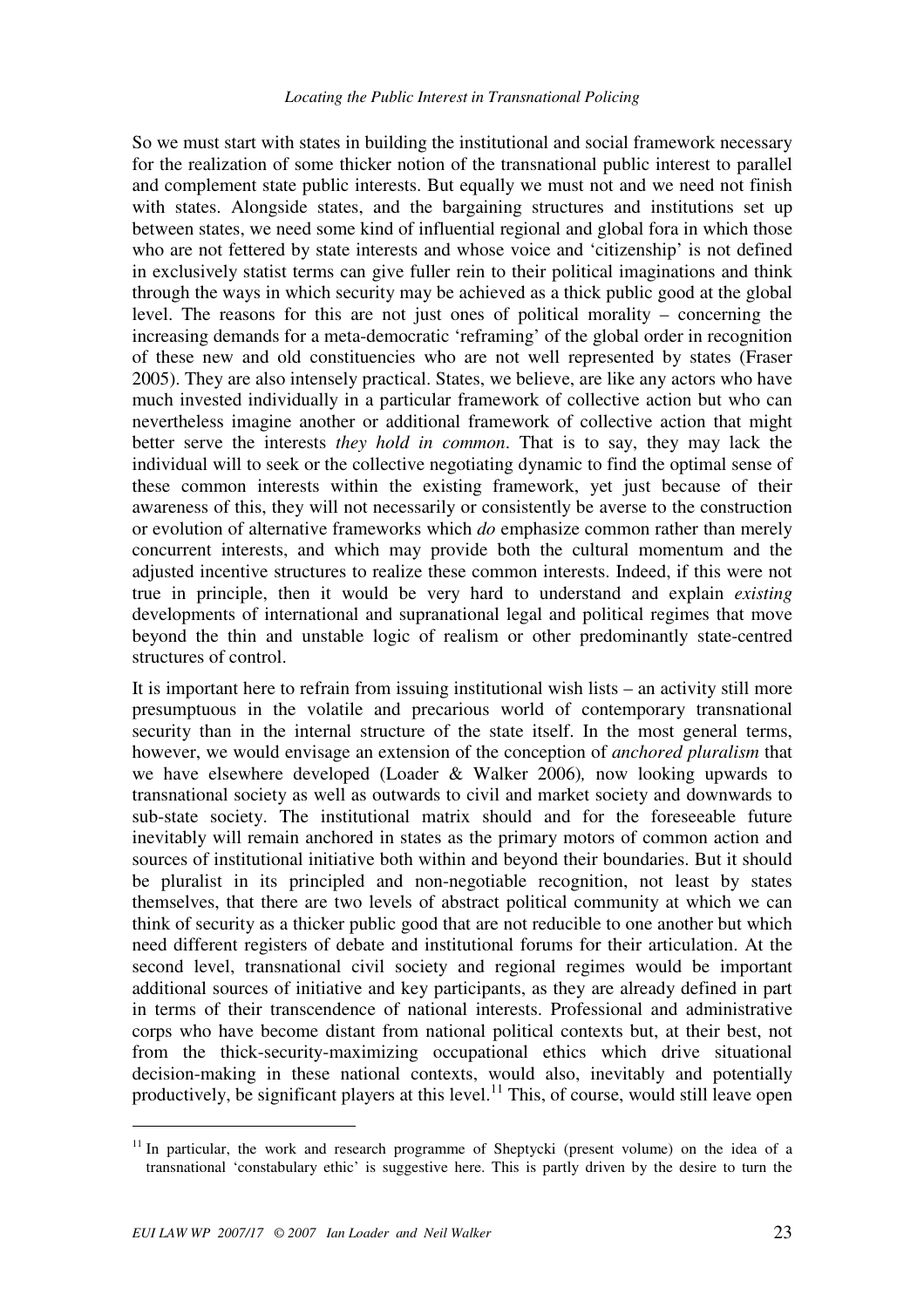the large 'reframing' question of how to address and resolve the possible tensions between the 'aggregative' or convergent tendencies of proposals or approaches arrived at in the purely national and inter-national discourse and fora on the one hand, and the more transcendent proposals and approaches arrived at in regional and global fora on the other. But at least the tension, and the need for its negotiation, should be institutionally recognized on the basis of a principled understanding of the pluralism of levels of the public good of security, none of which can hold a monopoly on ensuring or seeking to optimize the provision of policing as a global public good.

<u>.</u>

inevitability of high levels of police discretion in transnational theatres into a virtue. But it is also partly based on a sense that the idea of a common constabulary ethic is part of the constitutive selfunderstanding of security operatives in many different contexts, and that this is driven not just by professional self-interest or self-regard, but by a genuine structural continuity between the dynamics of security-threatening situations across a broad range of national and transnational contexts and a real sense of the value of a common police-craft in repairing these situations.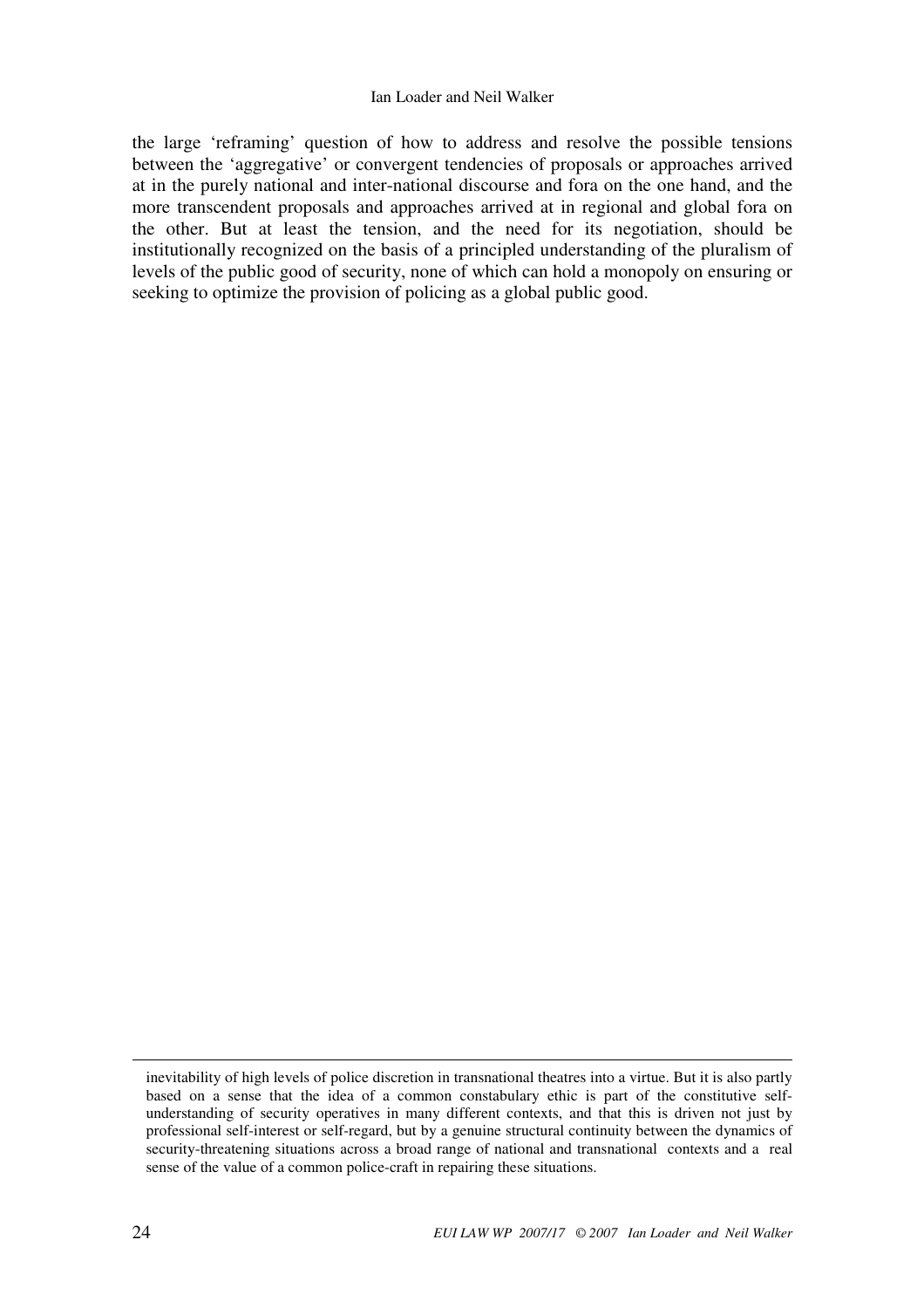# **References**

Abrahamsen, R. and M. C. Williams 2006, 'Security Sector Reform: Bringing the Private In', *Conflict, Security and Development* 6: 1-23.

Adler, E & Barnett, M (eds) 1998, *Security Communities,* Cambridge University Press, Cambridge.

Anderson, M. and J. Apap 2002, *Striking a Balance Between Freedom, Security and Justice in an Enlarged European Union*. Centre for European Policy Studies, Brussels.

Anderson, M, den Boer, M, Cullen, P, Gilmore, W, Raab, C & Walker, N 1995, *Policing the European Union: Theory, Law and Practice*, Clarendon, Oxford.

Anheier, H, Kaldor, M & Glasius, M (eds) 2004, *Global Civil Society 2004/5,* Sage, London

Archibugi, D, Held, D & Köhler, M (eds) 1998, *Re-Imagining Political Community: Studies in Cosmopolitan Democracy,* Polity, Cambridge.

Avant, D. 2005, *The Market for Force: The Consequences of Privatising Security*. Cambridge University Press, Cambridge.

Baldwin, D (ed) 1993, *Neorealism and Neoliberalism: The Contemporary Debate,* Columbia University Press, New York.

Balzacq, T., D. Bigo, S. Carrera and E. Guild 2006, *Security and the Two-Level Game: The Treaty of Prum, the EU and the Management of Threats* (CES Working Document 234). Centre for European Policy Studies, Brussels.

Barber, B. 2003, *Fear's Empire: War, Terrorism and Democracy*. Norton, New York.

Barcelona Report 2004, *A Human Security Doctrine for Europe: The Barcelona Report of the Study Group on Europe's Security Capabilities,* Caixa de Catalunya, Barcelona. Available from www.lse.ac.uk/depts/global/studygroup/studygroup.htm.

Bigo, D. 1996, *Police en Resauax: L'Expereince Europeene*. Presse de Sciences Po., Paris.

Bigo, D 2000, 'When Two Become One: Internal and External Securitisations in Europe' in *International Relations Theory and the Politics of European Integration: Power, Security and Community,* eds. M Kelstrup & M Williams, Routledge, London.

Brown, M, Lynn-Jones, S, & Miller, S (eds) 1996, *Debating the Democratic Peace,* MIT Press, Cambridge.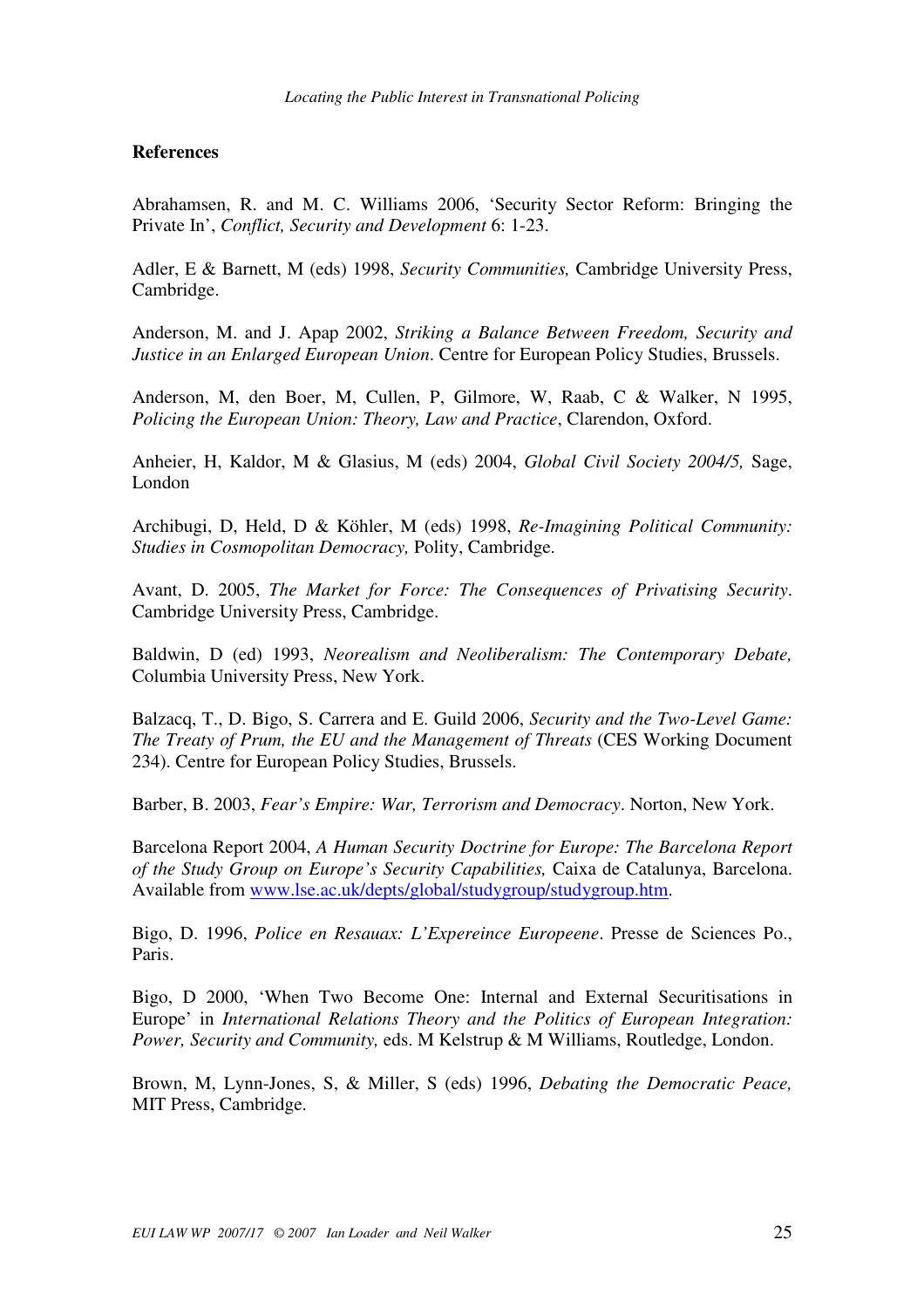Bull, H 1977, *The Anarchical Society: A Study of Order in World Politics,* Basingstoke: Macmillan, Basingstoke.

Bunyan, T. 2004, *While Europe Sleeps*. Available at: http://www.spectrezine.org/ europe/

Buzan, B 1991, *People, States and Fear* (2<sup>nd</sup> edn), Harvester, Brighton.

Caygill, H 2001, 'Perpetual Police?: Kosovo and the Elision of Police and Military Violence', *European Journal of Social Theory, vol. 4, p.* 73.

Cederman, LE 2001, 'Nationalism and Bounded Integration: What it Would Take to Construct a European Demos', *European Journal of International Relations,* vol. 7, p. 139.

Chalmers, D. 2004, Constitutional Reason in an Age of Terror *(Global Law Working Paper 06/04)*. New York University Law School: New York.

Clark, I 1989, *The Hierarchy of States: Reform and Resistance in the International Order,* Cambridge University Press, Cambridge.

Cooper, R. 2003, *The Breaking of Nations: Order and Chaos in the Twenty-First Century*. London: Atlantic Books.

Deflem, M 2003, *Policing World Society: Historical Foundations of International Police Cooperation*, Oxford University Press, Oxford.

den Boer, M and Monar, J 2002, '11 September and the Challenge of Global Terrorism to the EU as a Security Actor', *Journal of Common Market Studies,* vol. 40, no.11.

de Burca, G & Walker, N (eds) 2003, *Special Issue of the European Law Journal on 'Law, Civil Society and Transnational Economic Governance*', vol. 9.

Doyle, MW 1995, 'On the Democratic Peace' *International Security,* vol. 19/4, p. 164.

Ferguson, N. 2004, *Colussus: The Price of America's Empire*. Penguin, New York.

Fine, R & Smith, W 2003, 'Jurgen Habermas's Theory of Cosmopolitanism', *Constellations,* vol. 10, p. 469.

Fraser, N. 2005, 'Reframing Justice in a Globalizing World', *New Left Review* Vol. 36 (Nov.-Dec.): 69-88.

Grimm, D. 1995, 'Does Europe Need a Constitution?', *European Law Journal* Vol.1 282-296.

Guild, E. and D. Bigo 2002, 'The Legal Mechanisms - Collectively Specifying the Individual: The Schengen Border System and Enlargement', in M. Anderson and J.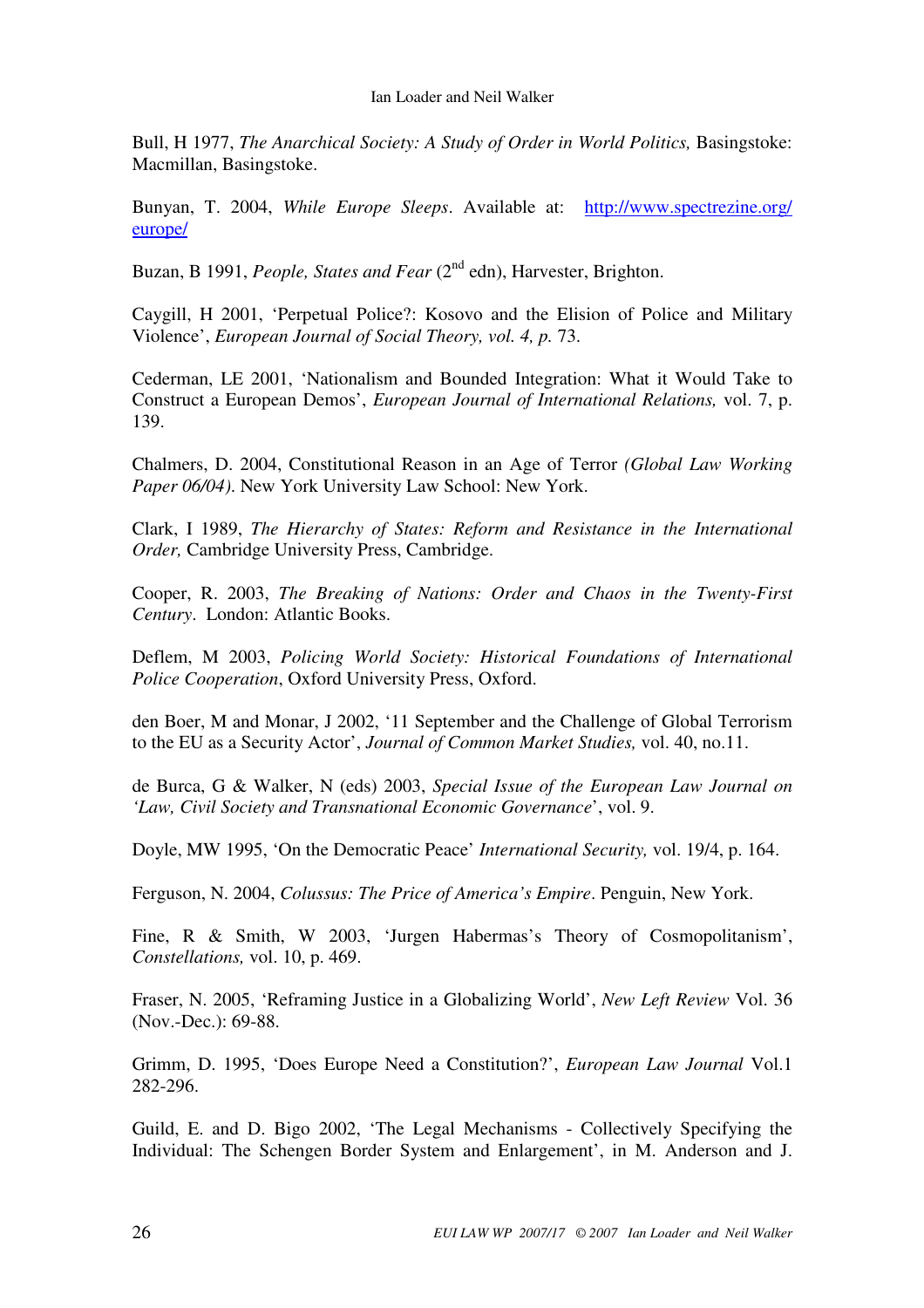Apap (eds.) *Police and Justice Co-operation and the New European Borders*: Kluwer, The Hague.

Guild, E. and S. Carrera 2005, *No Constitutional Treaty? Implications for the Area of Freedom, Security and Justice (CEPS Working Document No. 231)*. Centre for European Policy Studies, Brussels.

Günther, K. 2005, 'World Citizens between Freedom and Security', *Constellations* vol**.**  12, 379-91.

Habermas, J. 2007, *The Divided West*. Polity, Cambridge.

Haltern, U. 2003, 'Pathos and Patina: The Failure and Promise of Constitutionalism in the European Imagination', *European Law Journal* Vol. 9 14-44.

Hardt, M. and A. Negri 2000, *Empire*. Harvard University Press, Camb. MA.

Held, D 2004, *Global Covenant: The Social Democratic Alternative to the Washington Consensus,* Polity, Cambridge.

Held, D & McGrew, A 2002, *Globalization/Anti-Globalization,* Polity, Cambridge.

Huysmans, J. 2006, *The Politics of Insecurity: Fear, Migration and Asylum in the EU.* Routledge, London.

Ignatieff, M 2003, *Empire Lite: Nation-Building in Bosnia, Kosovo and Afghanistan,*  Vintage, London.

Ignatieff, M. 2004, *The Lesser Evil: Political Ethics in and Age of Terror*.: Edinburgh University Press, Edinburgh.

Ikenberry, G. J., ed., 2002, *America Unrivalled: The Future of the Balance of Power*. Cornell University Press, Ithaca, NY.

Johnson, C. 2003, *The Sorrows of Empire: Militarism, Secrecy and the End of the Republic*. Metropolitan Books, New York.

Kagan, R 2003, *Of Paradise and Power: America and Europe in the New World Order,* Alfred A. Knopf, New York.

Kaldor, M 1999, *New and Old Wars: Organized Violence in a Global Era*., Polity, Cambridge.

Kaldor, M 2003, *Global Civil Society: An Answer to War.* Polity, Cambridge.

Kaul, I, Grunberg, I & Stern, MA (eds) 1999a, *Global Public Goods: International Cooperation in the 21st Century,* Oxford University Press, Oxford.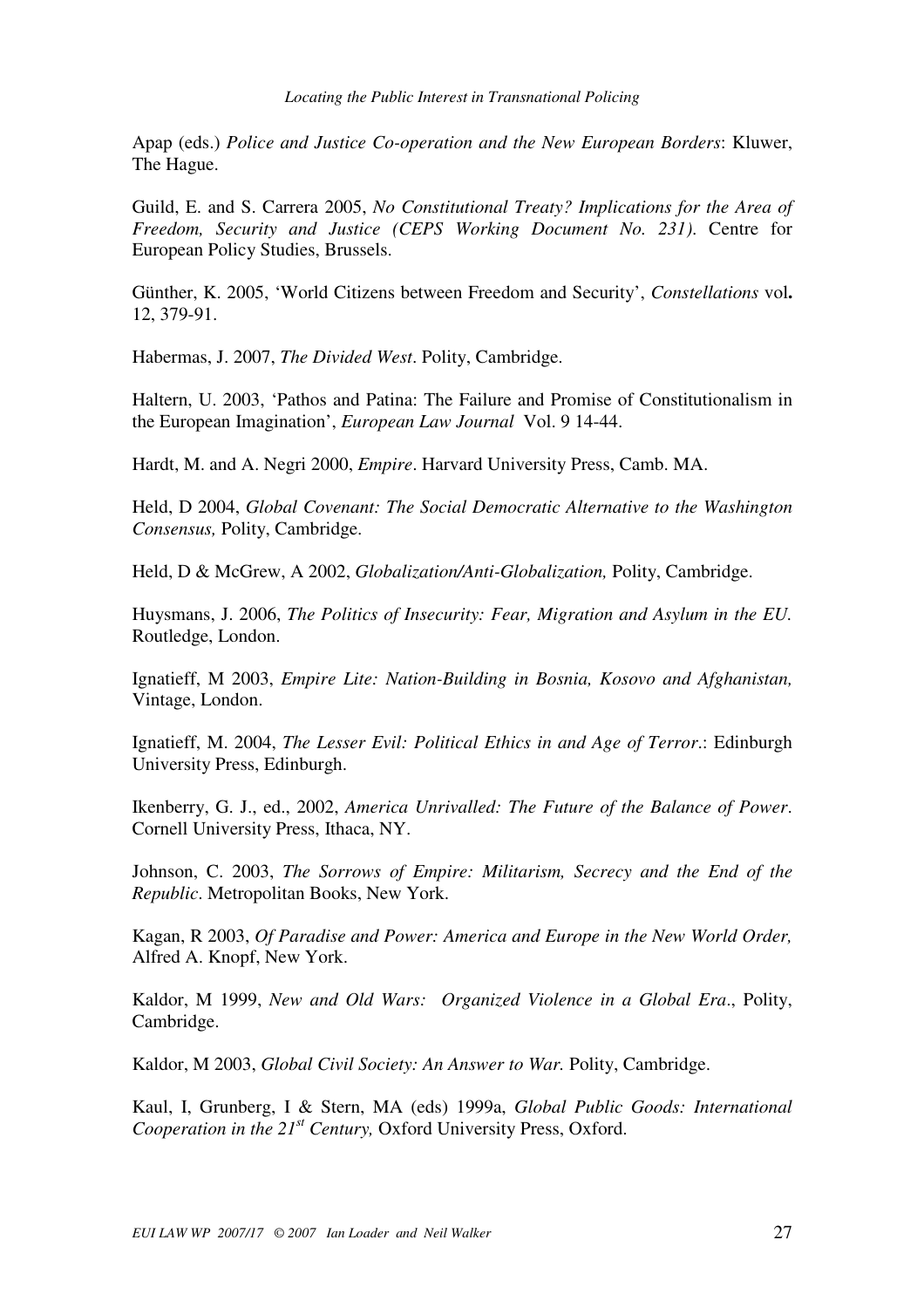Kaul, I, Grunberg, I & Stern, MA (eds) 1999b, 'Introduction' in *Global Public Goods: International Cooperation in the 21st Century,* eds, I Kaul, I Grunberg & MA Stern Oxford University Press, Oxford.

Kaul, I, Grunberg, I & Stern, MA (eds) 1999c, 'Defining Global Public Goods' in *Global Public Goods: International Cooperation in the 21st Century,* eds*,* I Kaul, I Grunberg & MA Stern*,* Oxford University Press, Oxford.

Kaul, I, Conceição, P, Le Goulven, K & Mendoza, RU (eds) 2003a, *Providing Global Public Goods: Managing Globalization,* Oxford University Press, Oxford.

Kaul, I, Conceição, P, Le Goulven, K & Mendoza, RU (eds) 2003b, 'Why do Global Public Goods Matter Today?' in *Providing Global Public Goods: Managing Globalization,* eds I Kaul, P Conceição, K Le Goulven & RU Mendoza, Oxford University Press, Oxford.

Kaul, I, Conceição, P, Le Goulven, K & Mendoza, RU (eds) 2003c, 'How to Improve the Provision of Global Public Goods' in *Providing Global Public Goods: Managing Globalization* , eds I Kaul, P Conceição, K Le Goulven & RU Mendoza, Oxford University Press, Oxford.

Keane, J 2003, *Global Civil Society?,* Cambridge University Press, Cambridge.

Kleingeld P. and E. Brown 2002, 'Cosmopolitanism', in E. N. Zalta (ed.) *The Stanford Encyclopaedia of Philosophy*. Available at:, http://plato.stanford.edu/archives/fall2002/ entries/cosmopolitanism/

Kostakopolou, D. 2007, 'The Area of Freedom, Security and Justice and the European Union's Constitutional Dialogue', in C. Barnard (ed.) *EU Law: Revisiting the Fundamentals in Light of the Constitutional Debate*. Oxford University Press, Oxford..

Leander, A. 2006, 'Privatizing the Politics of Protection: Military Companies and the Definition of Security Concerns', in J. Huysmans, A. Dobson and R. Prokhovnik (eds.) *The Politics of Protection: Sites of Security and Political Agency*. Routledge, London.

Lindahl, H. 2005, '*Jus Includendi et Excludendi*: Europe and the Borders of Freedom, Security and Justice', *King's College Law Journal* Vol. 16: 234-247.

Little, R 1997, 'International Regimes', in *The Globalization of World Politics,* eds J Baylis & S Smith, Oxford University Press, Oxford.

Loader, I 2000, 'Plural Policing and Democratic Governance', *Social and Legal Studies*, vol. 9, p. 323.

Loader, I 2002, 'Governing European Policing: Some Problems and Prospects' *Policing and Society,* vol. 12, p. 291.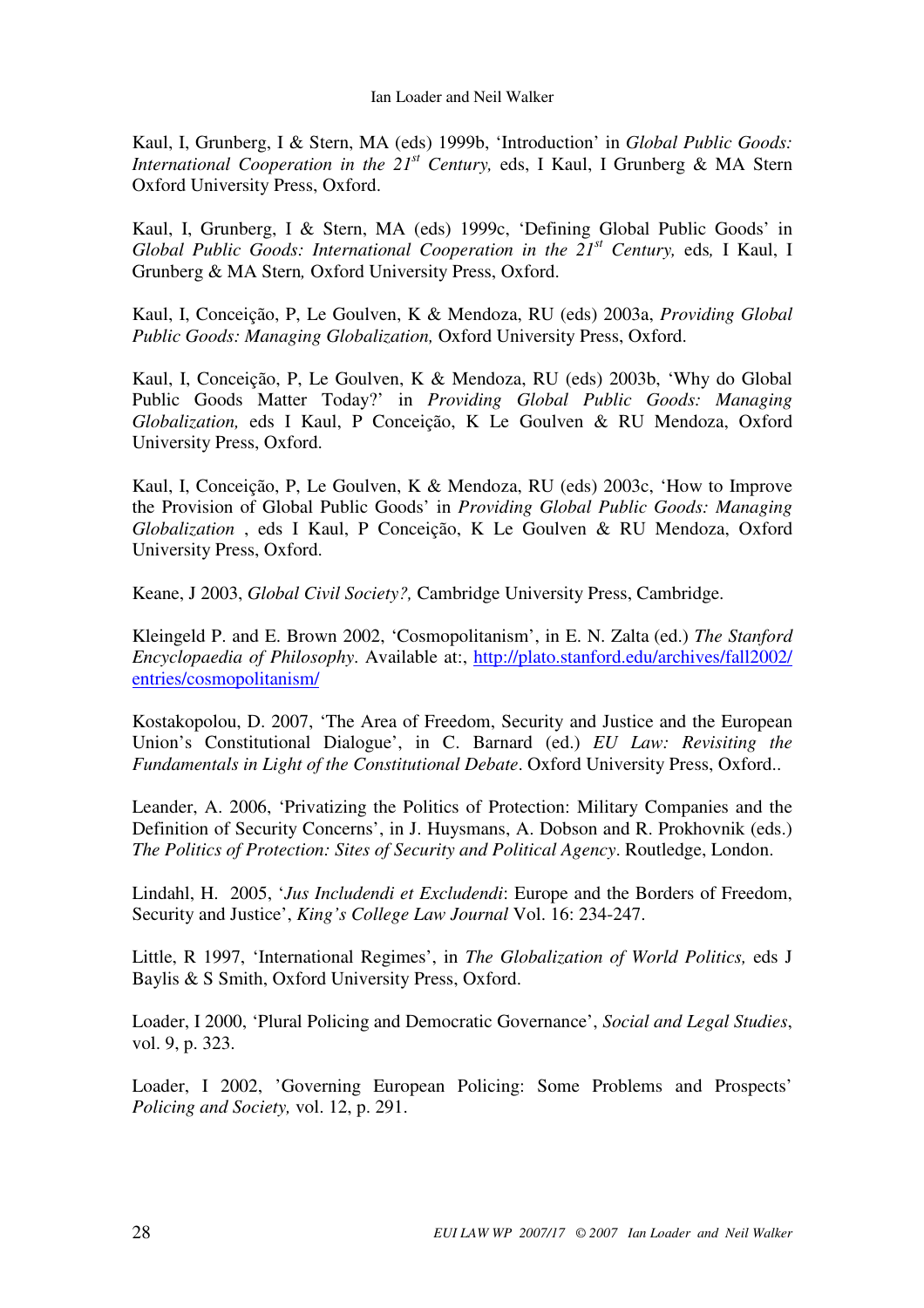Loader, I. & Walker, N 2001, 'Policing as a Public Good: Reconstituting the Connections Between Policing and the State' *Theoretical Criminology,* vol. 5, no. 9.

Loader, I. & Walker, N 2006, 'Necessary Virtues: The Legitimate Place of the State in the Production of Security' in *Democracy, Society and the Governance of Security,* eds J Wood and B Dupont, Cambridge University Press, Cambridge.

Loader, I. & Walker, N. 2007, *Civilizing Security*, Cambridge University Press, Cambridge.

Lyon, D 2003, *Surveillance After September 11,* Polity, Cambridge.

Johnston, L 2000, 'Transnational Private Security' in *Issues in Transnational Policing,* ed J Sheptycki, Routledge, London.

Johnston, L. 2006, 'Transnational Security Governance', in Wood, J. and B. Dupont, (eds.) *Democracy, Society and the Governance of Security*. Cambridge: Cambridge University Press.

Mann, M. 2003, *Incoherent Empire*. Verso, London.

Marenin, O 1982, 'Parking Tickets and Class Repression: The Concept of Policing in Critical Theories of Criminal Justice', *Contemporary Crises,* vol. 6, p. 241. Melossi, D. 2005, 'Security, Social Control, Democracy and Migration within the 'Constitution' of the EU', *European Law Journal* Vol. 11: 5-21.

Morgan, G. 2005, *The Idea of a European Superstate: Public Justification and European Integration*. Princeton University Press, Princeton NJ.

Morgenthau, H. 1948, *Politics Among Nations: The Struggle for Power and Peace*. Knopf, New York.

Muthien, J & Taylor, I 2002, 'The Return of the Dogs of War?: The Privatization of Security in Africa' in *The Emergence of Private Authority in Global Governance,* eds R Bruce Hall & TJ Bierstaker, Cambridge University Press, Cambridge.

Nadelman, E 1993, *Cops Across Borders: The Internationalization of US Criminal Law Enforcement,* Pennsylvania State University Press, Philadelphia.

Nye, JS 2002, *The Paradox of American Power: Why the World's Only Superpower Can't Go It Alone,* Oxford University Press, Oxford.

Pastore, F. 2002, 'The Asymmetrical Fortress: The Problem of Relations between Internal and External Security Policies in the European Union', in M. Anderson and J. Apap (eds.) *Police and Justice Co-operation and the New European Borders*. Kluwer, The Hague.

Robertson, R 1992, *Globalization, Social Theory and Global Culture,* Sage*,* London.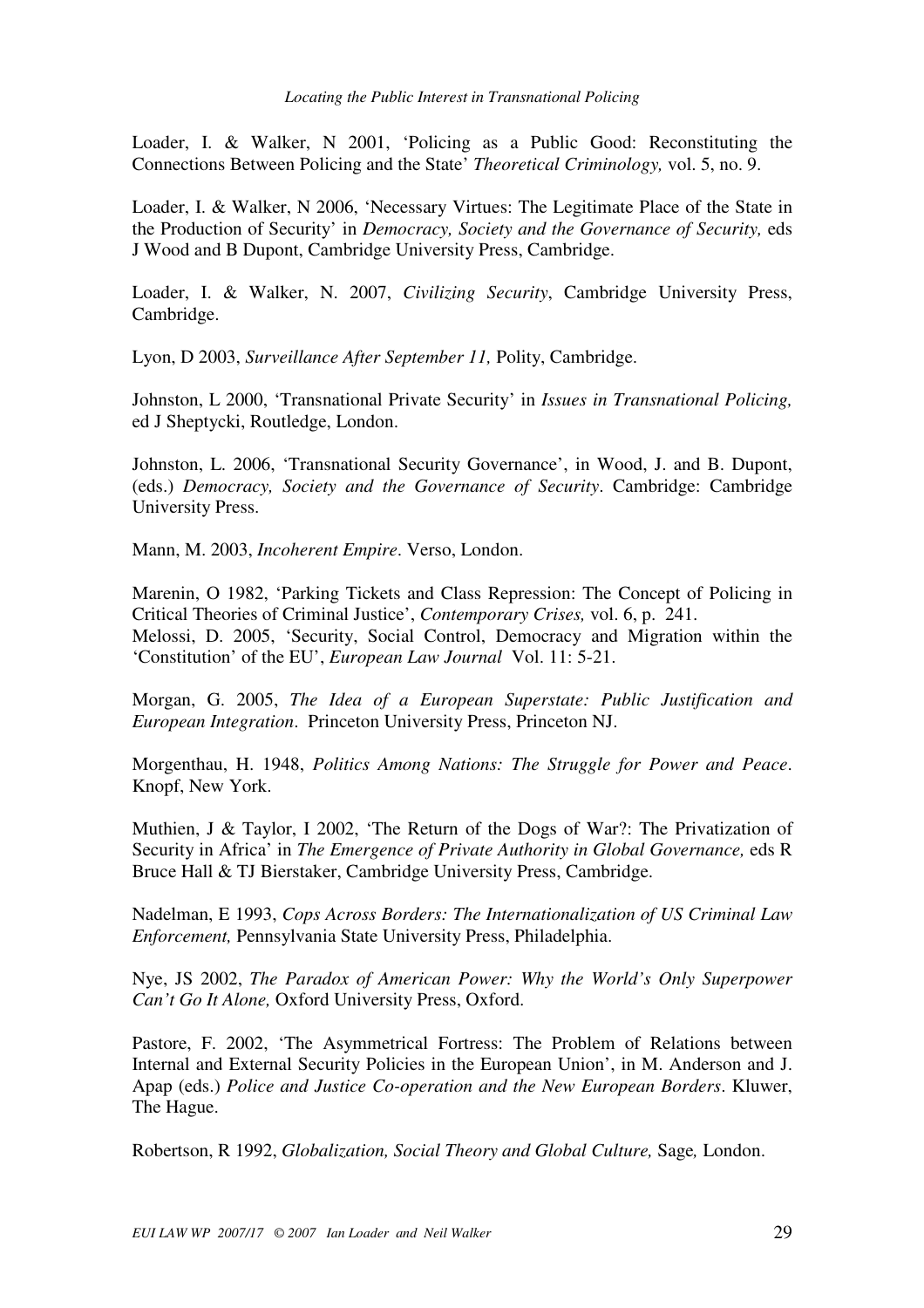Sands, P. 2005, *Lawless World: Making and Breaking Global Rules*. Penguin, Harmondsworth.

Sheptycki, J. 2002, 'Accountability Across the Policing Field: Towards a General Cartography of Accountability for Post-Modern Policing', *Policing and Society* Vol. 12, p.323.

Singer, PW 2003, *Corporate Warriors: The Rise of the Privatized Military Industry,* Cornell University Press, Ithica.

Todd, E. 2003, *After the Empire: The Breakdown of American Order*. Columbia University Press, New York.

Vertovec, S & Cohen, R (eds) 2002, *Conceiving Cosmopolitanism: Theory, Context and Practice* Oxford University Press, Oxford.

Waldron, J. 2000, 'What is Cosmopolitan?', *The Journal of Political Philosophy* Vol. 8, 227-243.

Waldron, J. 2003, 'Who is my Neighbor? Humanity and Proximity', *The Monist* Vol. 86, 333-346.

Walker, N 2002, 'Policing and the Supranational', *Policing and Society,* vol*.* 12, p. 307.

Walker, N 2003, 'The Pattern of Transnational Policing' in *Handbook of Policing* ed T Newburn, Willan, Cullompton.

Walker, N. 2004. 'In Search of the Area of Freedom, Security and Justice: A Constitutional Odyssey', in N. Walker (ed.) *Europe's Area of Freedom, Security and Justice*. Oxford University Press, Oxford.

Walker, N. 2007. 'Making a World of Difference? Habermas, Cosmopolitanism and the Constitutionalization of International Law', in O. Shabani (ed.) *The Practice of Law-Making and the Problem of Difference*. Dartmouth, Alderrshot.

Waltz, K. 1959, *Man, the State and War*. Columbia University Press, New York.

Waltz, K. 1993, 'The Emerging Structure of International Politics', *International Security* Vol. 18: 50-78.

Weiler, J. H. H. 1999, *The Constitution of Europe*. Cambridge University Press, Cambridge.

White House, The 2002, *The National Security Strategy of the United States of America*, Washington. Available from www.cdi.org/national-security-strategy/ washington.cfm.